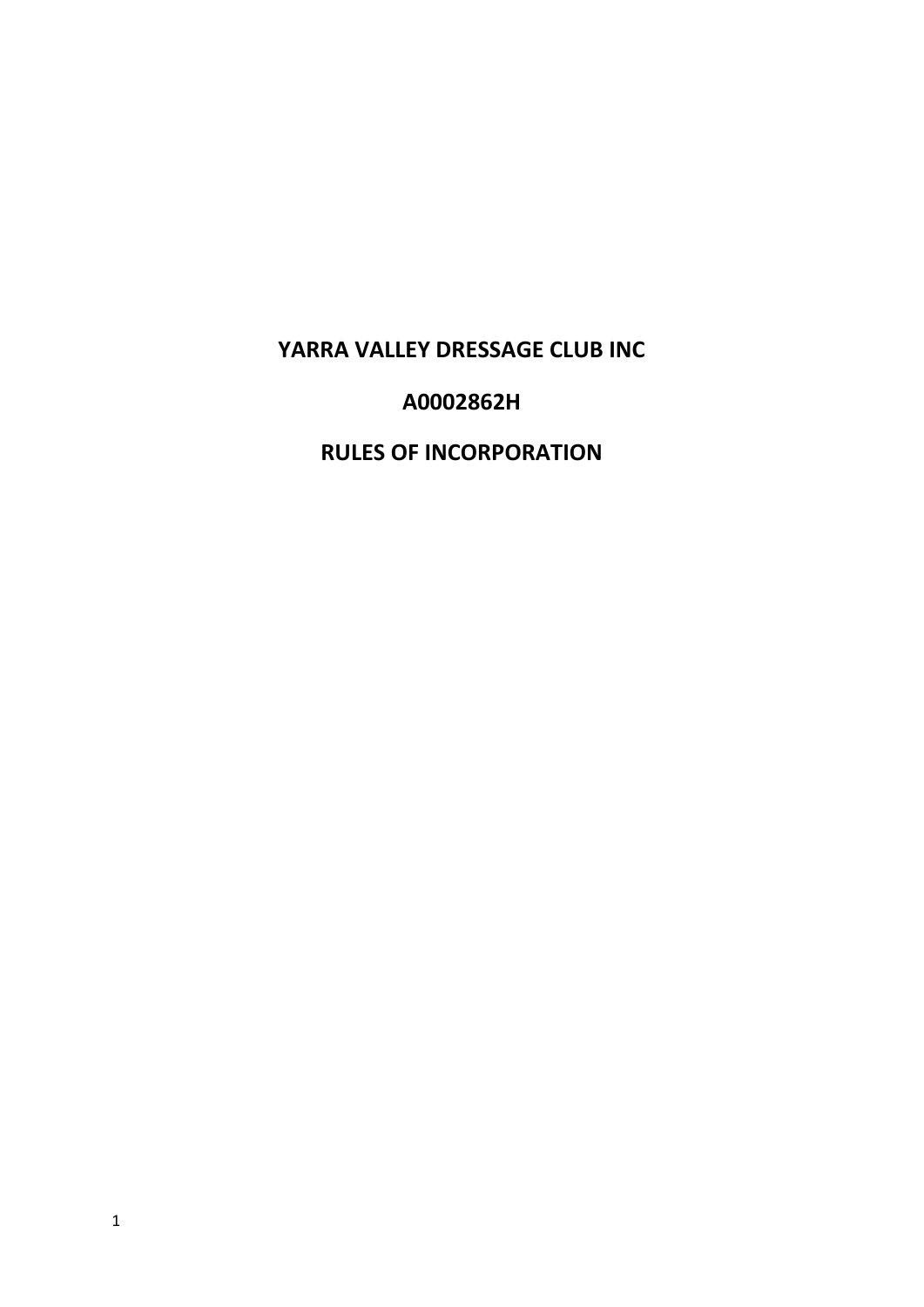# **RULES OF INCORPORATION OF YARRA VALLEY DRESSAGE CLUB INC**

# *Note*

*The persons who from time to time are members of the Association are an incorporated association by the name given in rule 1 of these Rules.* 

*Under section 46 of the Associations Incorporation Reform Act 2012 , these Rules are taken to constitute the terms of a contract between the Association and its members.* 

# **PART 1—PRELIMINARY**

# **1 Name**

The name of the incorporated association is "Yarra Valley Dressage Club Incorporated".

# *Note*

*Under section 23 of the Act, the name of the association and its registration number must appear on all its business documents.* 

# **2 Purposes**

The purposes of the association are to advance the art of dressage and to encourage and foster horsemanship in all its forms.

# **3 Financial year**

The financial year of the Association is each period of 12 months ending on 30 June.

# **4 Definitions**

In these Rules—

"absolute majority", of the Committee, means a majority of the committee members currently holding office and entitled to vote at the time (as distinct from a majority of committee members present at a committee meeting);

"associate member "means a member referred to in rule 14(1);

"Chairperson", of a general meeting or committee meeting, means the person chairing the meeting as required under rule 46;

"Committee "means the Committee having management of the business of the Association;

"committee meeting "means a meeting of the Committee held in accordance with these Rules;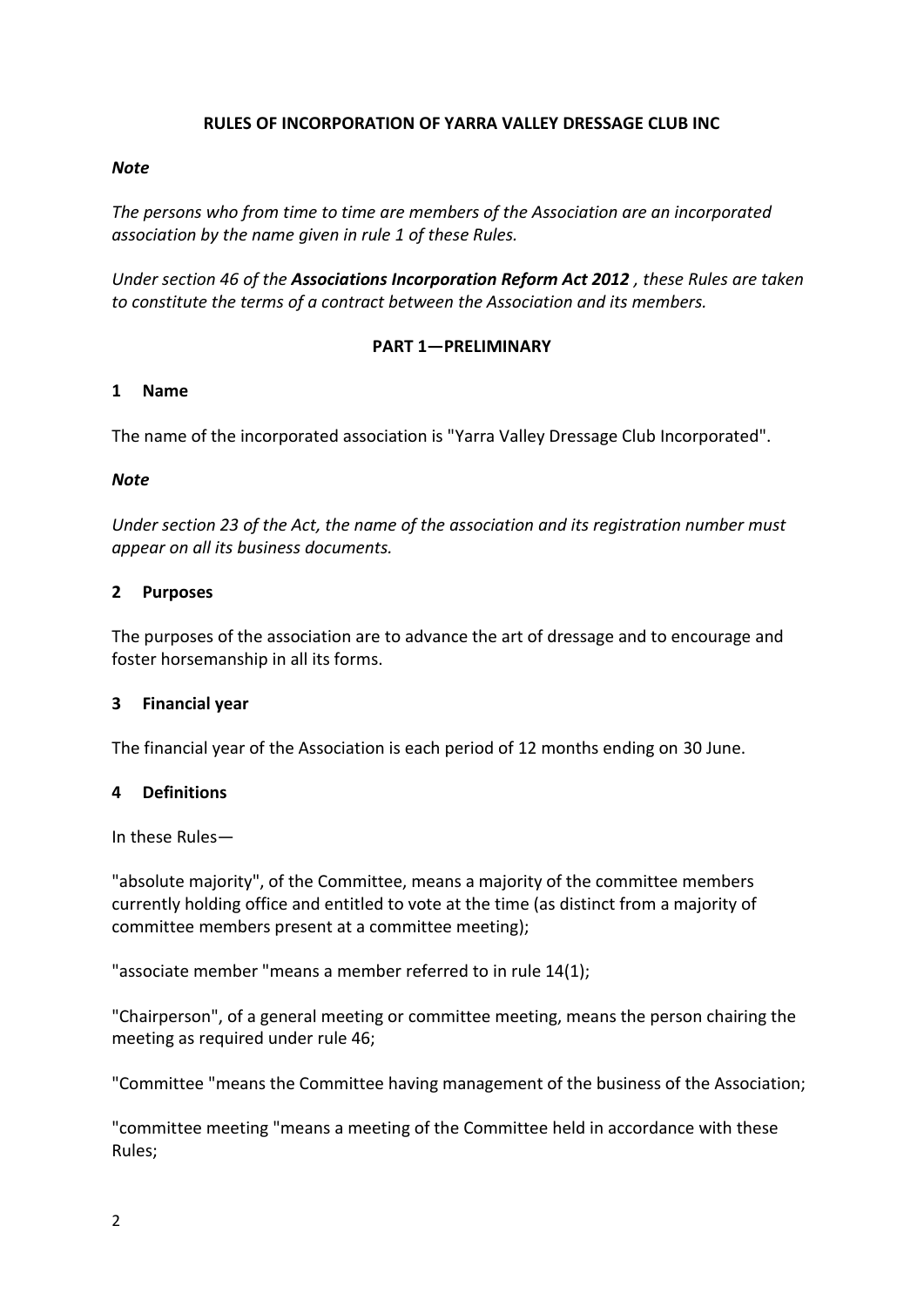"committee member "means a member of the Committee elected or appointed under Division 3 of Part 5;

"disciplinary appeal meeting "means a meeting of the members of the Association convened under rule 23(3);

"disciplinary meeting "means a meeting of the Committee convened for the purposes of rule 22;

"disciplinary subcommittee" means the subcommittee appointed under rule 20;

"financial year "means the 12 month period specified in rule 3;

"general meeting "means a general meeting of the members of the Association convened in accordance with Part 4 and includes an annual general meeting, a special general meeting and a disciplinary appeal meeting;

"member "means a member of the Association;

"member entitled to vote "means a member who under rule 13(2) is entitled to vote at a general meeting;

"special resolution "means a resolution that requires not less than three-quarters of the members voting at a general meeting, whether in person or by proxy, to vote in favour of the resolution;

"the Act "means the *Associations Incorporation Reform Act 2012* and includes any regulations made under that Act;

"the Registrar "means the Registrar of Incorporated Associations.

# **PART 2—POWERS OF ASSOCIATION**

# **5 Powers of Association**

- (1) Subject to the Act, the Association has power to do all things incidental or conducive to achieve its purposes.
- (2) Without limiting subrule (1), the Association may—
	- (a) acquire, hold and dispose of real or personal property;
	- (b) open and operate accounts with financial institutions;
	- (c) invest its money in any security in which trust monies may lawfully be invested;
	- (d) raise and borrow money on any terms and in any manner as it thinks fit;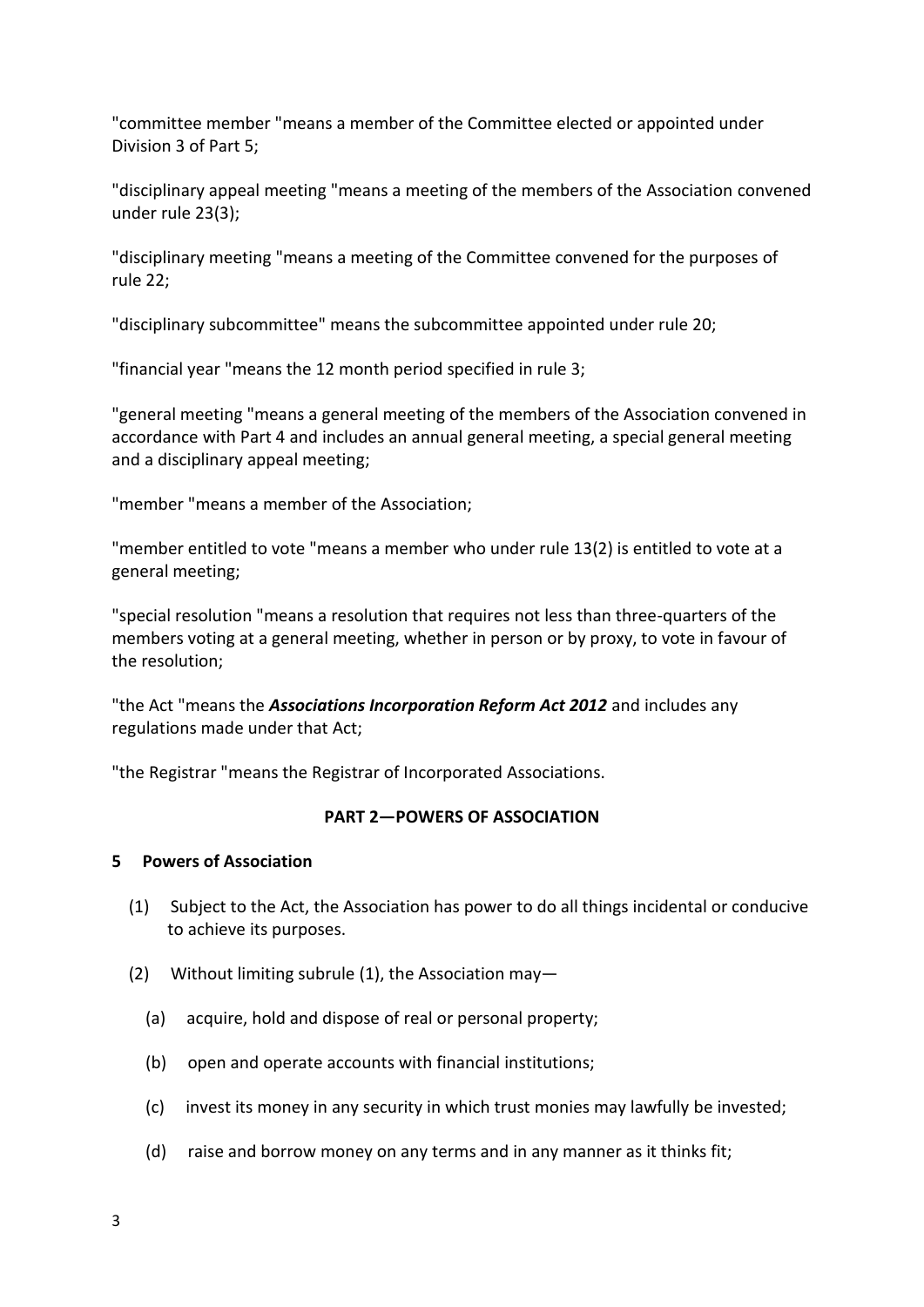- (e) secure the repayment of money raised or borrowed, or the payment of a debt or liability;
- (f) appoint agents to transact business on its behalf;
- (g) enter into any other contract it considers necessary or desirable.
- (3) The Association may only exercise its powers and use its income and assets (including any surplus) for its purposes.

# **6 Not for profit organisation**

- (1) The Association must not distribute any surplus, income or assets directly or indirectly to its members.
- (2) Subrule (1) does not prevent the Association from paying a member—
	- (a) reimbursement for expenses properly incurred by the member; or
	- (b) for goods or services provided by the member—

if this is done in good faith on terms no more favourable than if the member was not a member.

## *Note*

*Section 33 of the Act provides that an incorporated association must not secure pecuniary profit for its members. Section 4 of the Act sets out in more detail the circumstances under which an incorporated association is not taken to secure pecuniary profit for its members.* 

# **PART 3—MEMBERS, DISCIPLINARY PROCEDURES AND GRIEVANCES**

# **Division 1—Membership**

# **7 Minimum number of members**

The Association must have at least 5 members.

# **8 Who is eligible to be a member**

Any person who supports the purposes of the Association is eligible for membership.

# **9 Application for membership**

- (1) To apply to become a member of the Association, a person must submit a written application to a committee member stating that the person—
	- (a) wishes to become a member of the Association; and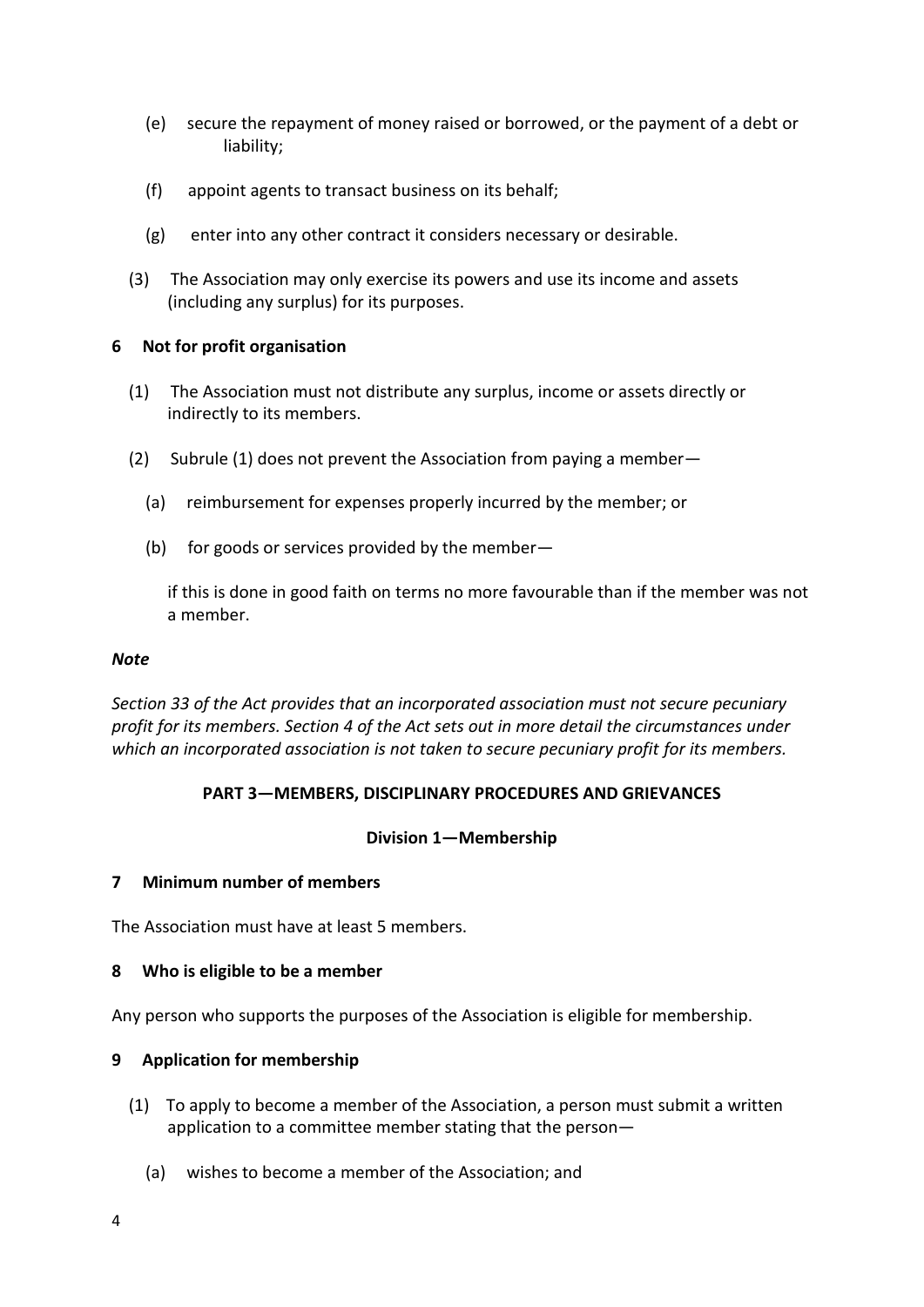- (b) supports the purposes of the Association; and
- (c) agrees to comply with these Rules.
- (2) The application—
	- (a) must be signed by the applicant; and
	- (b) may be accompanied by the joining fee.

# *Note*

*The joining fee is the fee (if any) determined by the Association under rule 12(3).* 

# **10 Consideration of application**

- (1) As soon as practicable after an application for membership is received, the Committee must decide by resolution whether to accept or reject the application.
- (2) The Committee must notify the applicant in writing of its decision as soon as practicable after the decision is made.
- (3) If the Committee rejects the application, it must return any money accompanying the application to the applicant.
- (4) No reason need be given for the rejection of an application.

# **11 New membership**

- (1) If an application for membership is approved by the Committee  $-$ 
	- (a) the resolution to accept the membership must be recorded in the minutes of the committee meeting; and
	- (b) the Secretary must, as soon as practicable, enter the name and address of the new member, and the date of becoming a member, in the register of members.
- (2) A person becomes a member of the Association and, subject to rule 13(2), is entitled to exercise his or her rights of membership from the date, whichever is the later, on which—
	- (a) the Committee approves the person's membership; or
	- (b) the person pays the joining fee.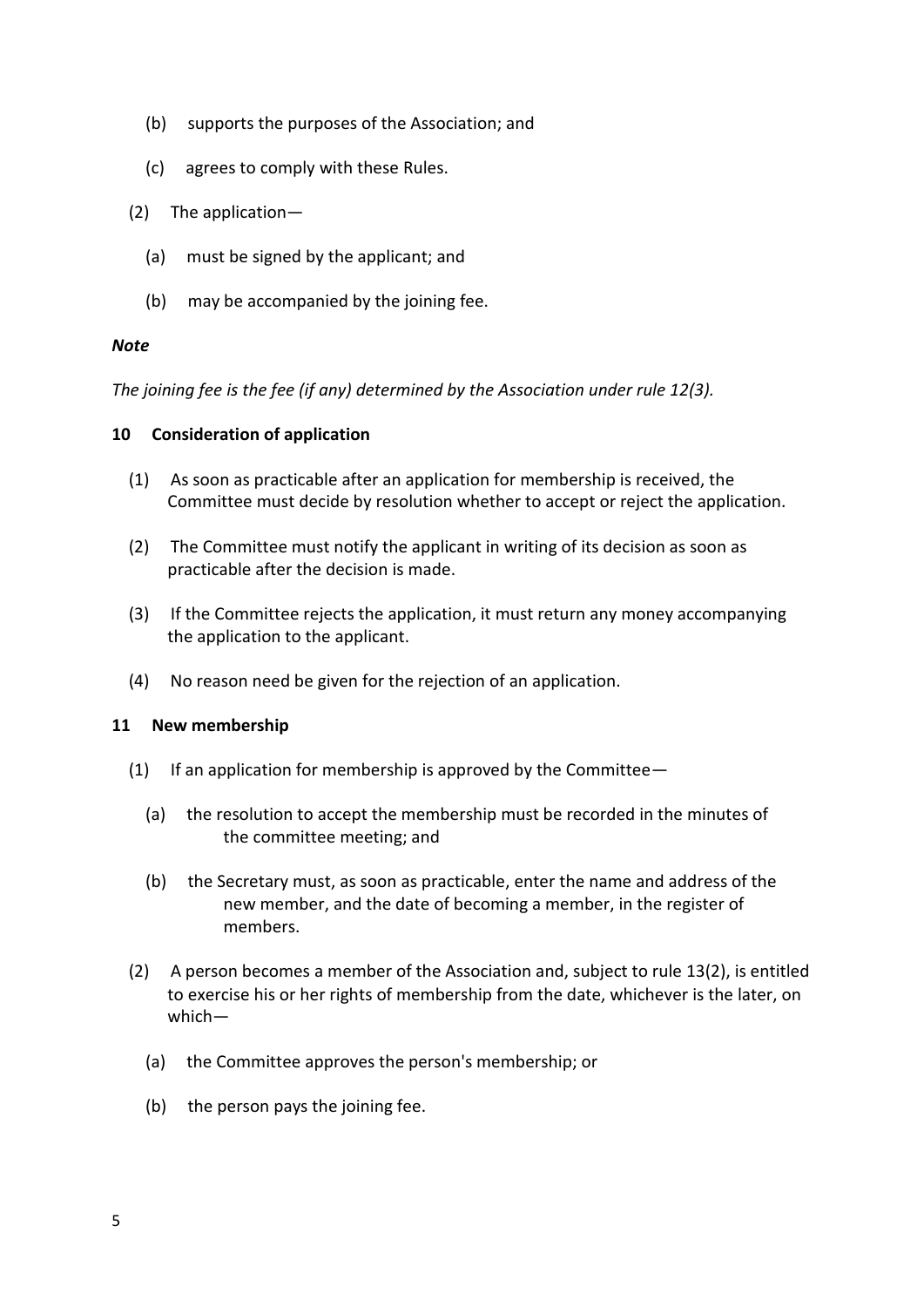# **12 Annual subscription and fee on joining**

- (1) At each annual general meeting, the Association must determine—
	- (a) the amount of the annual subscription (if any) for the following financial year; and
	- (b) the date for payment of the annual subscription.
- (2) The Association may determine that a lower annual subscription is payable by associate members.
- (3) The Association may determine that any new member who joins after the start of a financial year must, for that financial year, pay a fee equal to—
	- (a) the full annual subscription; or
	- (b) a pro rata annual subscription based on the remaining part of the financial year; or
	- (c) a fixed amount determined from time to time by the Association.
- (4) The rights of a member (including the right to vote) who has not paid the annual subscription by the due date are suspended until the subscription is paid.

# **13 General rights of members**

- (1) A member of the Association who is entitled to vote has the right—
	- (a) to receive notice of general meetings and of proposed special resolutions in the manner and time prescribed by these Rules; and
	- (b) to submit items of business for consideration at a general meeting; and
	- (c) to attend and be heard at general meetings; and
	- (d) to vote at a general meeting; and
	- (e) to have access to the minutes of general meetings and other documents of the Association as provided under rule 75; and
	- (f) to inspect the register of members.
- (2) A member is entitled to vote if—
	- (a) the member is a member other than an associate member; and
	- (b) more than 10 business days have passed since he or she became a member of the Association; and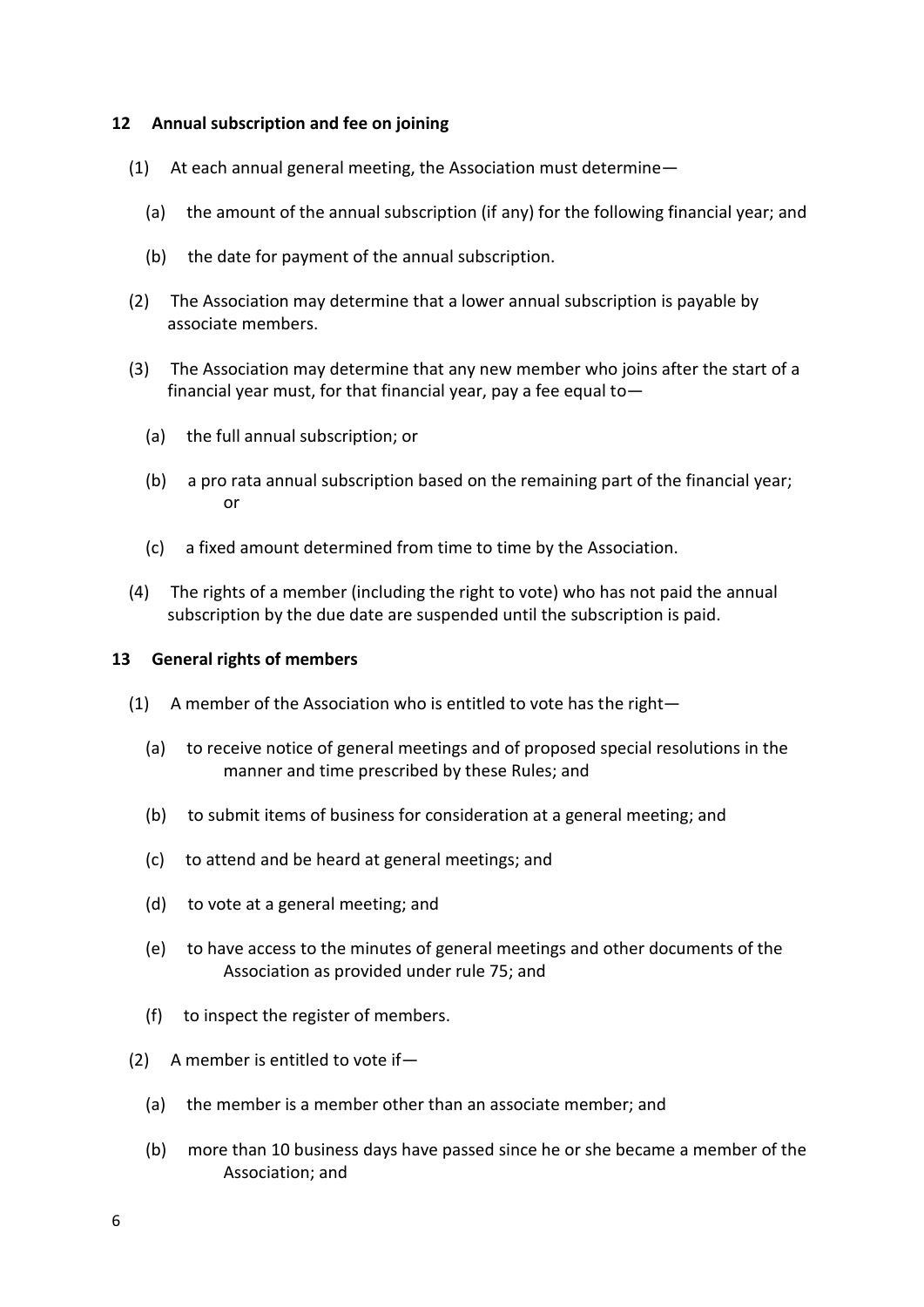(c) the member's membership rights are not suspended for any reason.

# **14 Associate members**

- (1) Associate members of the Association include—
	- (a) any members under the age of 15 years; and
	- (b) any other category of member as determined by special resolution at a general meeting.
- (2) An associate member must not vote but may have other rights as determined by the Committee or by resolution at a general meeting.

# **15 Rights not transferable**

The rights of a member are not transferable and end when membership ceases.

# **16 Ceasing membership**

- (1) The membership of a person ceases on resignation, expulsion or death.
- (2) If a person ceases to be a member of the Association, the Secretary must, as soon as practicable, enter the date the person ceased to be a member in the register of members.

# **17 Resigning as a member**

(1) A member may resign by notice in writing given to the Association.

# *Note*

*Rule 74(3) sets out how notice may be given to the association. It includes by post or by handing the notice to a member of the committee.* 

- (2) A member is taken to have resigned if—
	- (a) the member's annual subscription is more than 12 months in arrears; or
	- (b) where no annual subscription is payable—
		- (i) the Secretary has made a written request to the member to confirm that he or she wishes to remain a member; and
		- (ii) the member has not, within 3 months after receiving that request, confirmed in writing that he or she wishes to remain a member.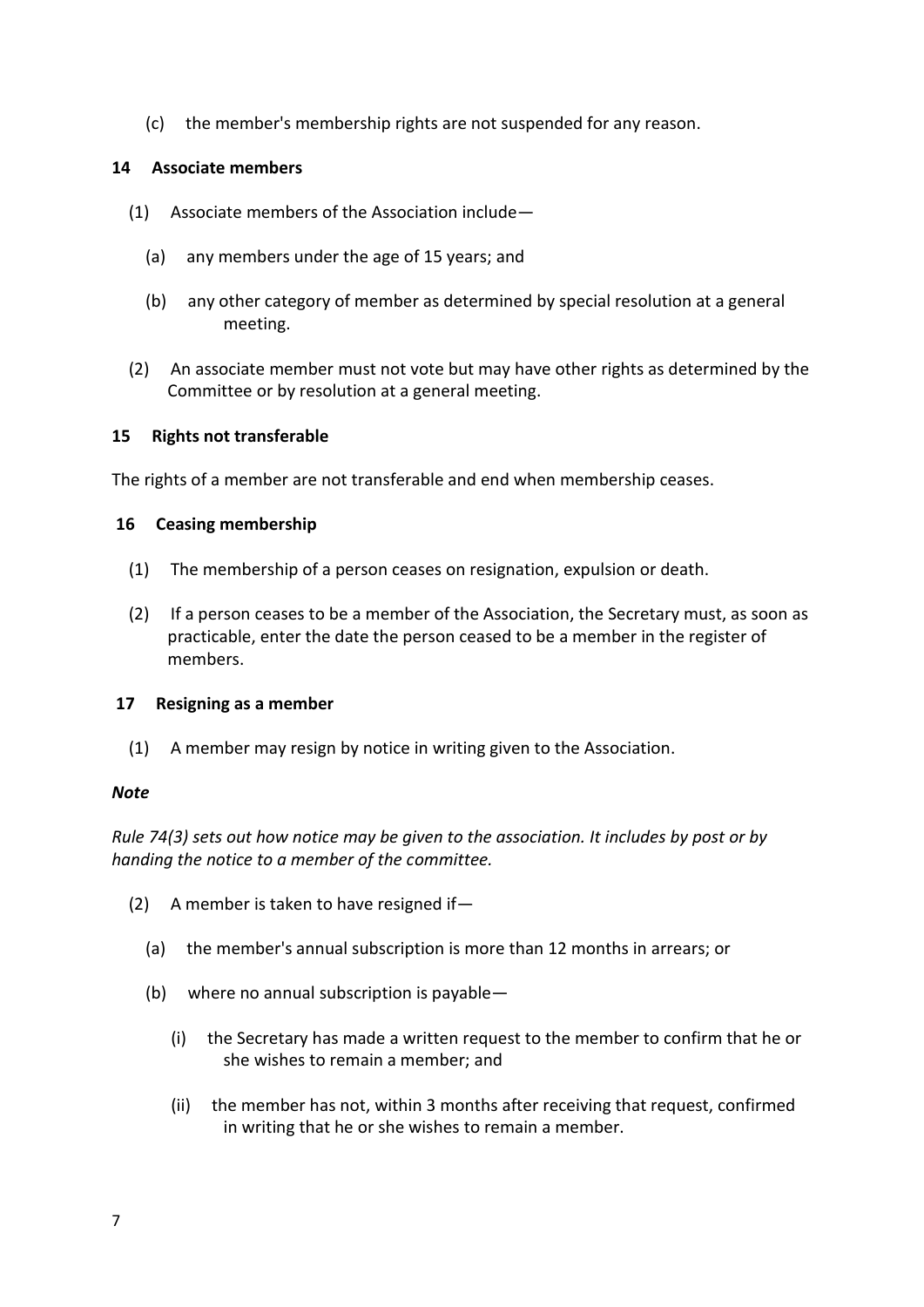# **18 Register of members**

- (1) The Secretary must keep and maintain a register of members that includes—
	- (a) for each current member—
		- (i) the member's name;
		- (ii) the address for notice last given by the member;
		- (iii) the date of becoming a member;
		- (iv) if the member is an associate member, a note to that effect;
		- (v) any other information determined by the Committee; and
	- (b) for each former member, the date of ceasing to be a member.
- (2) Any member may, at a reasonable time and free of charge, inspect the register of members.

#### *Note*

*Under section 59 of the Act, access to the personal information of a person recorded in the register of members may be restricted in certain circumstances. Section 58 of the Act provides that it is an offence to make improper use of information about a person obtained from the Register of Members.* 

# **Division 2—Disciplinary action**

# **19 Grounds for taking disciplinary action**

The Association may take disciplinary action against a member in accordance with this Division if it is determined that the member—

- (a) has failed to comply with these Rules; or
- (b) refuses to support the purposes of the Association; or
- (c) has engaged in conduct prejudicial to the Association.

# **20 Disciplinary subcommittee**

- (1) If the Committee is satisfied that there are sufficient grounds for taking disciplinary action against a member, the Committee must appoint a disciplinary subcommittee to hear the matter and determine what action, if any, to take against the member.
- (2) The members of the disciplinary subcommittee—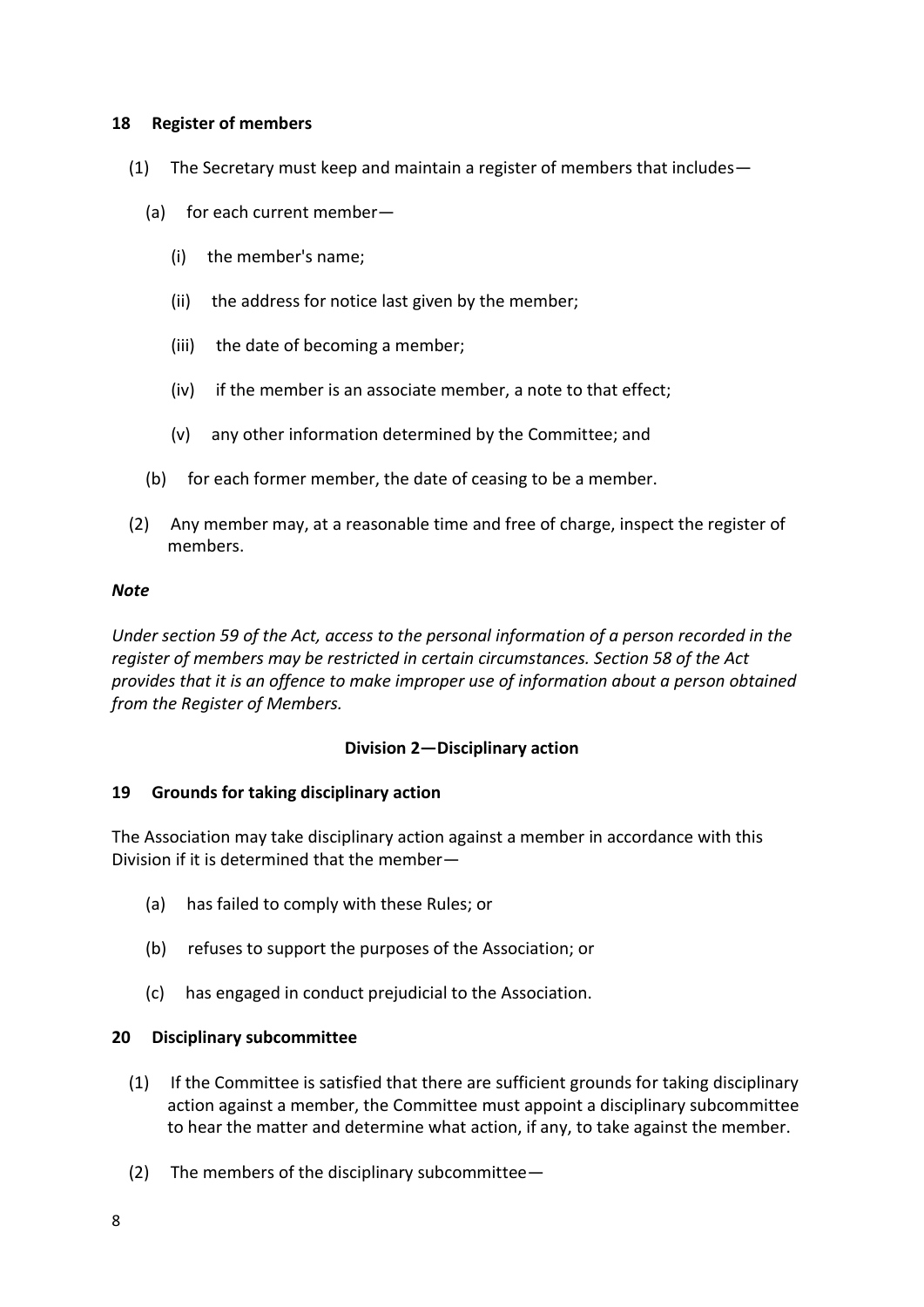- (a) may be Committee members, members of the Association or anyone else; but
- (b) must not be biased against, or in favour of, the member concerned.

# **21 Notice to member**

- (1) Before disciplinary action is taken against a member, the Secretary must give written notice to the member—
	- (a) stating that the Association proposes to take disciplinary action against the member; and
	- (b) stating the grounds for the proposed disciplinary action; and
	- (c) specifying the date, place and time of the meeting at which the disciplinary subcommittee intends to consider the disciplinary action (the *disciplinary meeting* ); and
	- (d) advising the member that he or she may do one or both of the following  $-$ 
		- (i) attend the disciplinary meeting and address the disciplinary subcommittee at that meeting;
		- (ii) give a written statement to the disciplinary subcommittee at any time before the disciplinary meeting; and
	- (e) setting out the member's appeal rights under rule 23.
- (2) The notice must be given no earlier than 28 days, and no later than 14 days, before the disciplinary meeting is held.

# **22 Decision of subcommittee**

- (1) At the disciplinary meeting, the disciplinary subcommittee must—
	- (a) give the member an opportunity to be heard; and
	- (b) consider any written statement submitted by the member.
- (2) After complying with subrule (1), the disciplinary subcommittee may—
	- (a) take no further action against the member; or
	- (b) subject to subrule (3)—
		- (i) reprimand the member; or
		- (ii) suspend the membership rights of the member for a specified period; or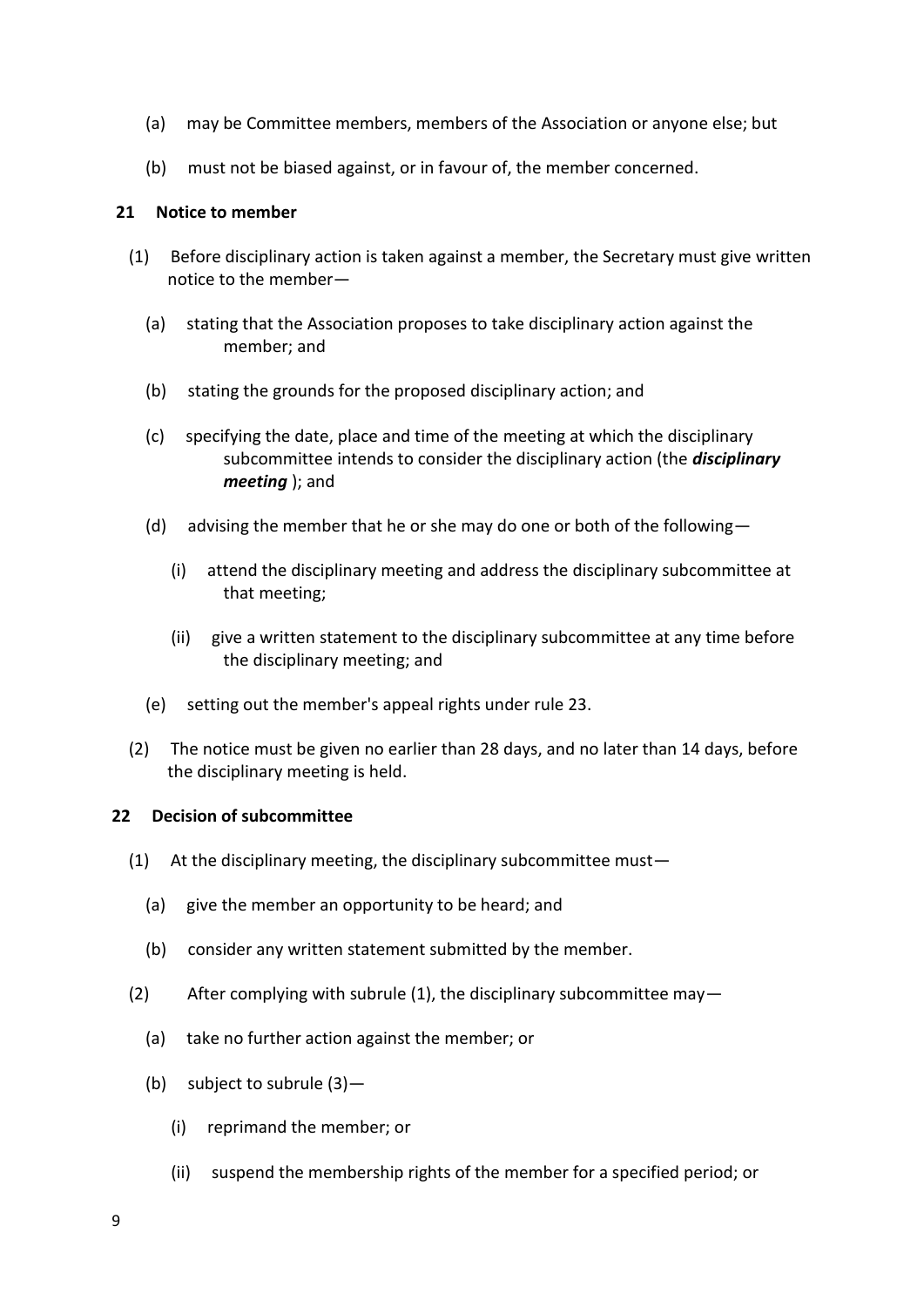- (iii) expel the member from the Association.
- (3) The disciplinary subcommittee may not fine the member.
- (4) The suspension of membership rights or the expulsion of a member by the disciplinary subcommittee under this rule takes effect immediately after the vote is passed.

# **23 Appeal rights**

- (1) A person whose membership rights have been suspended or who has been expelled from the Association under rule 22 may give notice to the effect that he or she wishes to appeal against the suspension or expulsion.
- (2) The notice must be in writing and given-
	- (a) to the disciplinary subcommittee immediately after the vote to suspend or expel the person is taken; or
	- (b) to the Secretary not later than 48 hours after the vote.
- (3) If a person has given notice under subrule (2), a disciplinary appeal meeting must be convened by the Committee as soon as practicable, but in any event not later than 21 days, after the notice is received.
- (4) Notice of the disciplinary appeal meeting must be given to each member of the Association who is entitled to vote as soon as practicable and must—
	- (a) specify the date, time and place of the meeting; and
	- (b) state—
		- (i) the name of the person against whom the disciplinary action has been taken; and
		- (ii) the grounds for taking that action; and
		- (iii) that at the disciplinary appeal meeting the members present must vote on whether the decision to suspend or expel the person should be upheld or revoked.

# **24 Conduct of disciplinary appeal meeting**

- (1) At a disciplinary appeal meeting—
	- (a) no business other than the question of the appeal may be conducted; and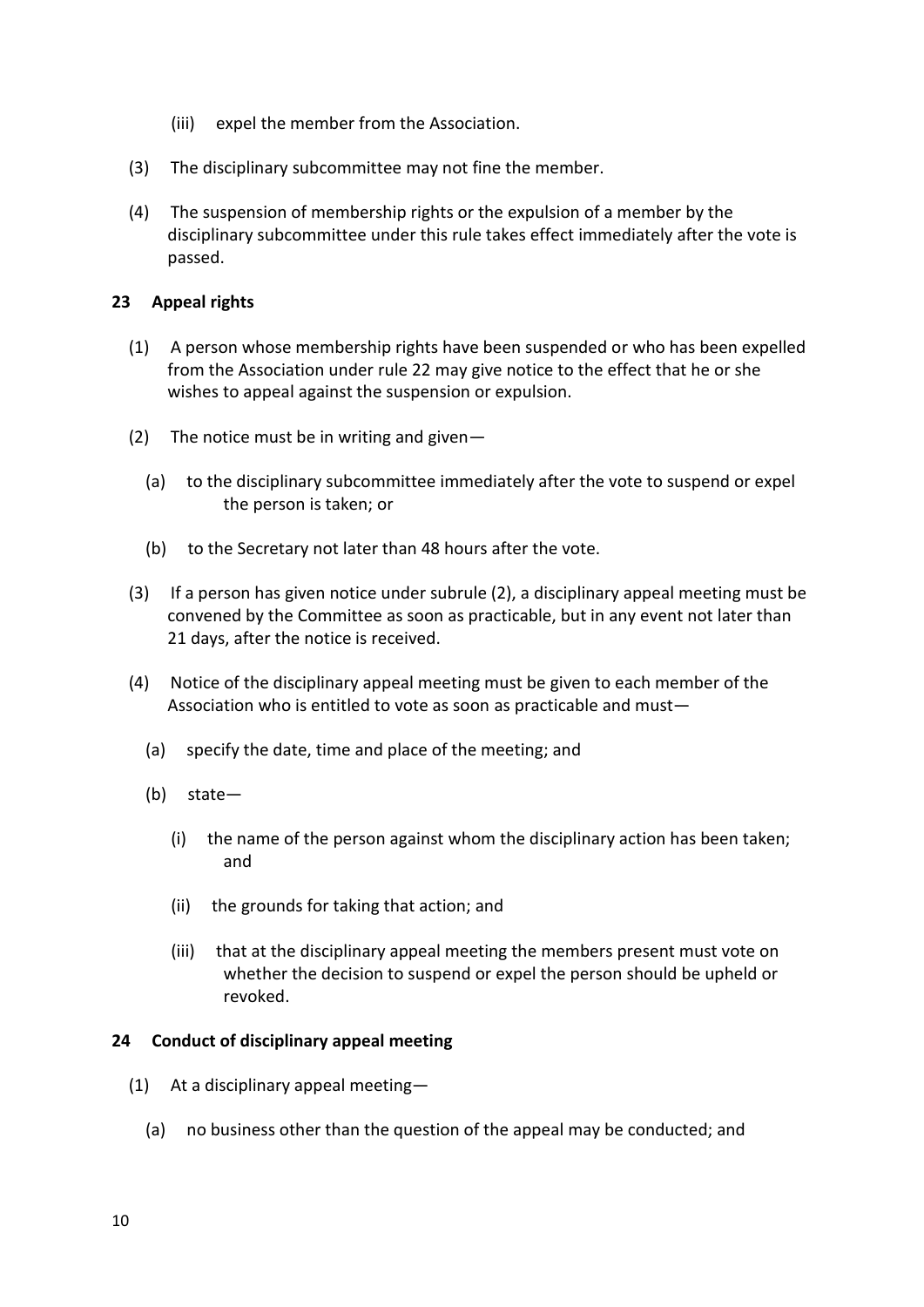- (b) the Committee must state the grounds for suspending or expelling the member and the reasons for taking that action; and
- (c) the person whose membership has been suspended or who has been expelled must be given an opportunity to be heard.
- (2) After complying with subrule (1), the members present and entitled to vote at the meeting must vote by secret ballot on the question of whether the decision to suspend or expel the person should be upheld or revoked.
- (3) A member may not vote by proxy at the meeting.
- (4) The decision is upheld if not less than three quarters of the members voting at the meeting vote in favour of the decision.

# **Division 3—Grievance procedure**

# **25 Application**

- (1) The grievance procedure set out in this Division applies to disputes under these Rules between—
	- (a) a member and another member;
	- (b) a member and the Committee;
	- (c) a member and the Association.
- (2) A member must not initiate a grievance procedure in relation to a matter that is the subject of a disciplinary procedure until the disciplinary procedure has been completed.

# **26 Parties must attempt to resolve the dispute**

The parties to a dispute must attempt to resolve the dispute between themselves within 14 days of the dispute coming to the attention of each party.

# **27 Appointment of mediator**

- (1) If the parties to a dispute are unable to resolve the dispute between themselves within the time required by rule 26, the parties must within 10 days—
	- (a) notify the Committee of the dispute; and
	- (b) agree to or request the appointment of a mediator; and
	- (c) attempt in good faith to settle the dispute by mediation.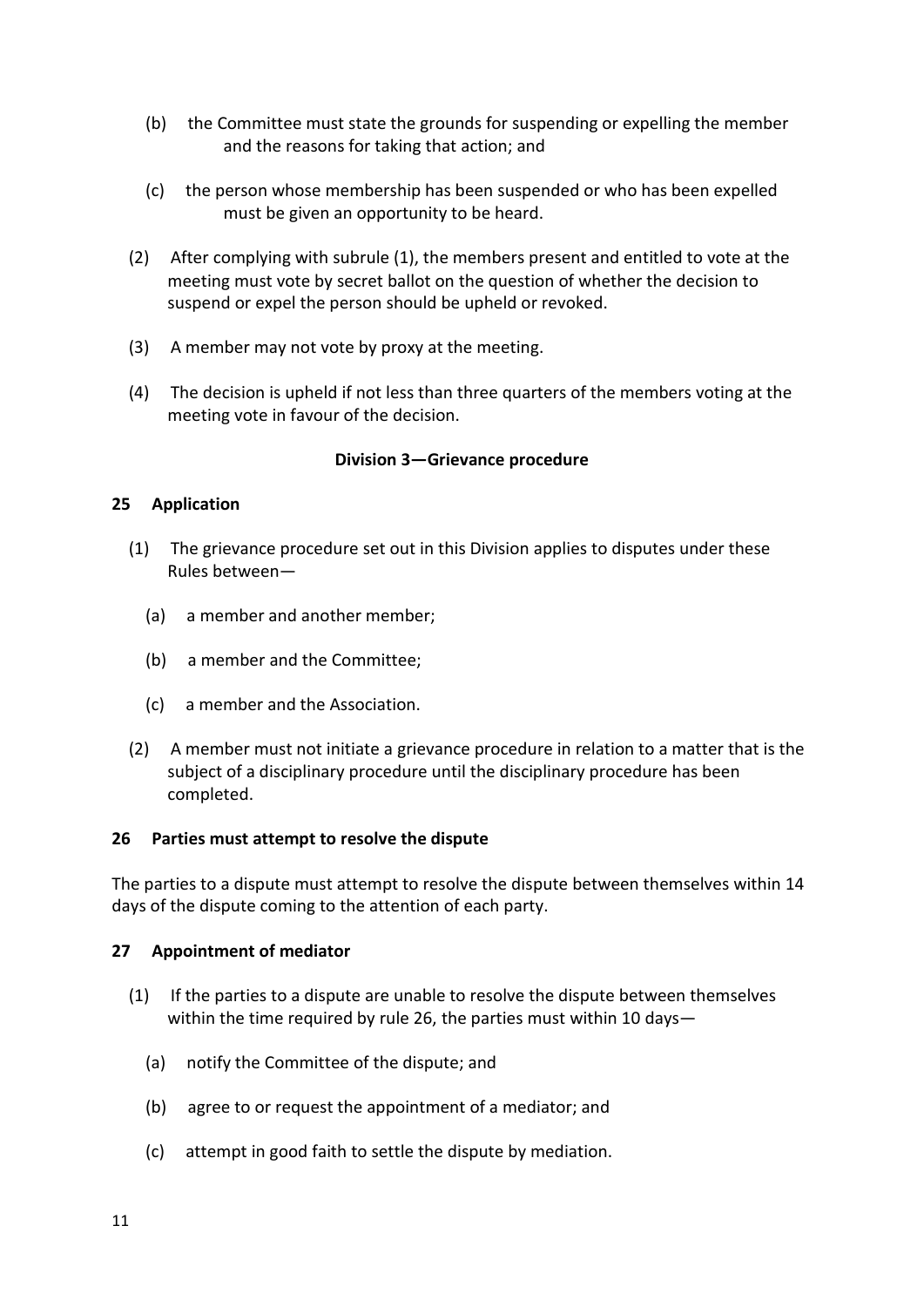- (2) The mediator must be—
	- (a) a person chosen by agreement between the parties; or
	- (b) in the absence of agreement—
		- (i) if the dispute is between a member and another member—a person appointed by the Committee; or
		- (ii) if the dispute is between a member and the Committee or the Association a person appointed or employed by the Dispute Settlement Centre of Victoria.
- (3) A mediator appointed by the Committee may be a member or former member of the Association but in any case must not be a person who—
	- (a) has a personal interest in the dispute; or
	- (b) is biased in favour of or against any party.

# **28 Mediation process**

- (1) The mediator to the dispute, in conducting the mediation, must  $-$ 
	- (a) give each party every opportunity to be heard; and
	- (b) allow due consideration by all parties of any written statement submitted by any party; and
	- (c) ensure that natural justice is accorded to the parties throughout the mediation process.
- (2) The mediator must not determine the dispute.

# **29 Failure to resolve dispute by mediation**

If the mediation process does not resolve the dispute, the parties may seek to resolve the dispute in accordance with the Act or otherwise at law.

# **PART 4—GENERAL MEETINGS OF THE ASSOCIATION**

# **30 Annual general meetings**

- (1) The Committee must convene an annual general meeting of the Association to be held within 5 months after the end of each financial year.
- (2) Despite subrule (1), the Association may hold its first annual general meeting at any time within 18 months after its incorporation.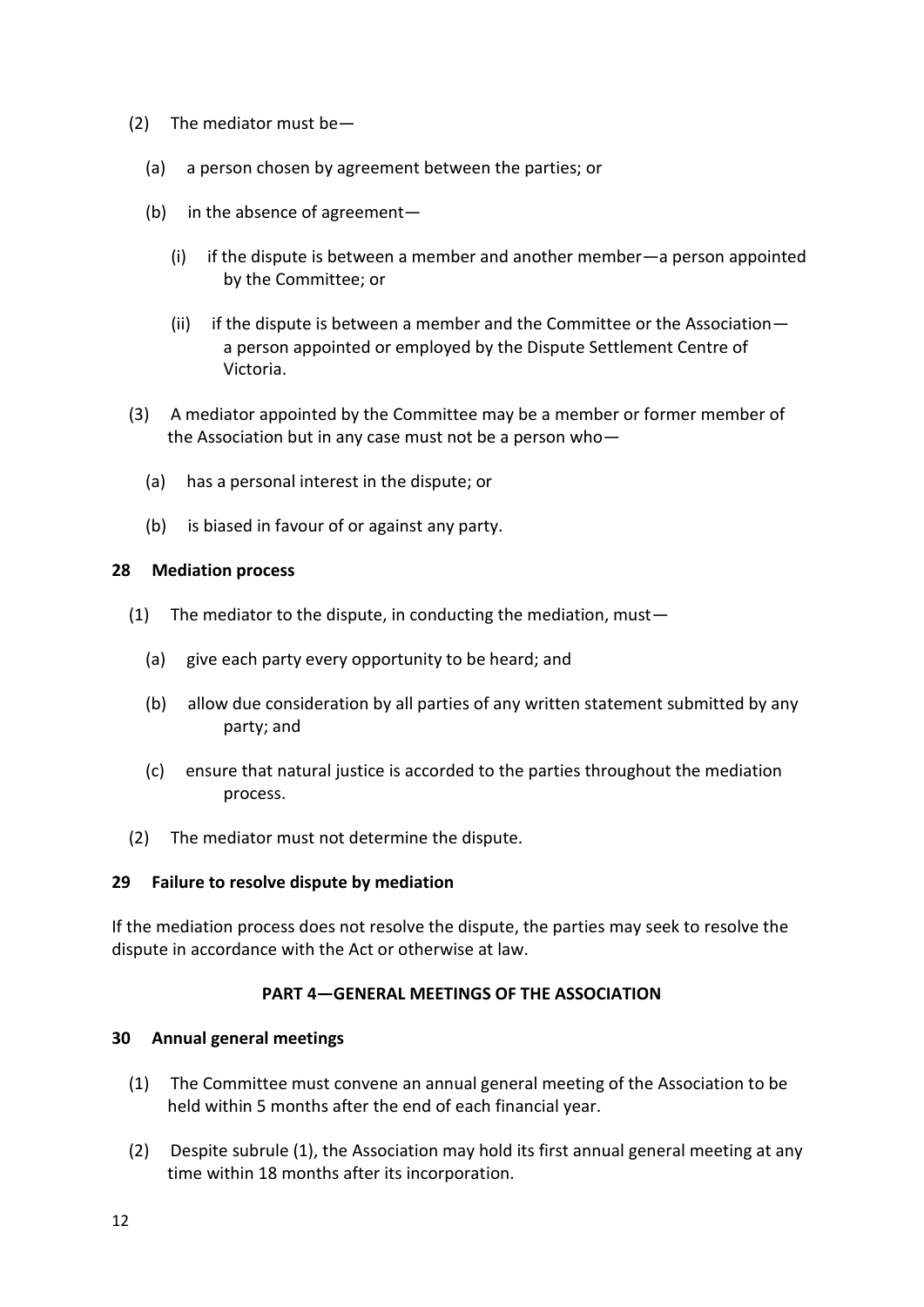- (3) The Committee may determine the date, time and place of the annual general meeting.
- (4) The ordinary business of the annual general meeting is as follows—
	- (a) to confirm the minutes of the previous annual general meeting and of any special general meeting held since then;
	- (b) to receive and consider—
		- (i) the annual report of the Committee on the activities of the Association during the preceding financial year; and
		- (ii) the financial statements of the Association for the preceding financial year submitted by the Committee in accordance with Part 7 of the Act;
	- (c) to elect the members of the Committee;
	- (d) to confirm or vary the amounts (if any) of the annual subscription and joining fee.
- (5) The annual general meeting may also conduct any other business of which notice has been given in accordance with these Rules.

# **31 Special general meetings**

- (1) Any general meeting of the Association, other than an annual general meeting or a disciplinary appeal meeting, is a special general meeting.
- (2) The Committee may convene a special general meeting whenever it thinks fit.
- (3) No business other than that set out in the notice under rule 33 may be conducted at the meeting.

# *Note*

*General business may be considered at the meeting if it is included as an item for consideration in the notice under rule 33 and the majority of members at the meeting agree.* 

# **32 Special general meeting held at request of members**

- (1) The Committee must convene a special general meeting if a request to do so is made in accordance with subrule (2) by at least 10% of the total number of members.
- (2) A request for a special general meeting must—
	- (a) be in writing; and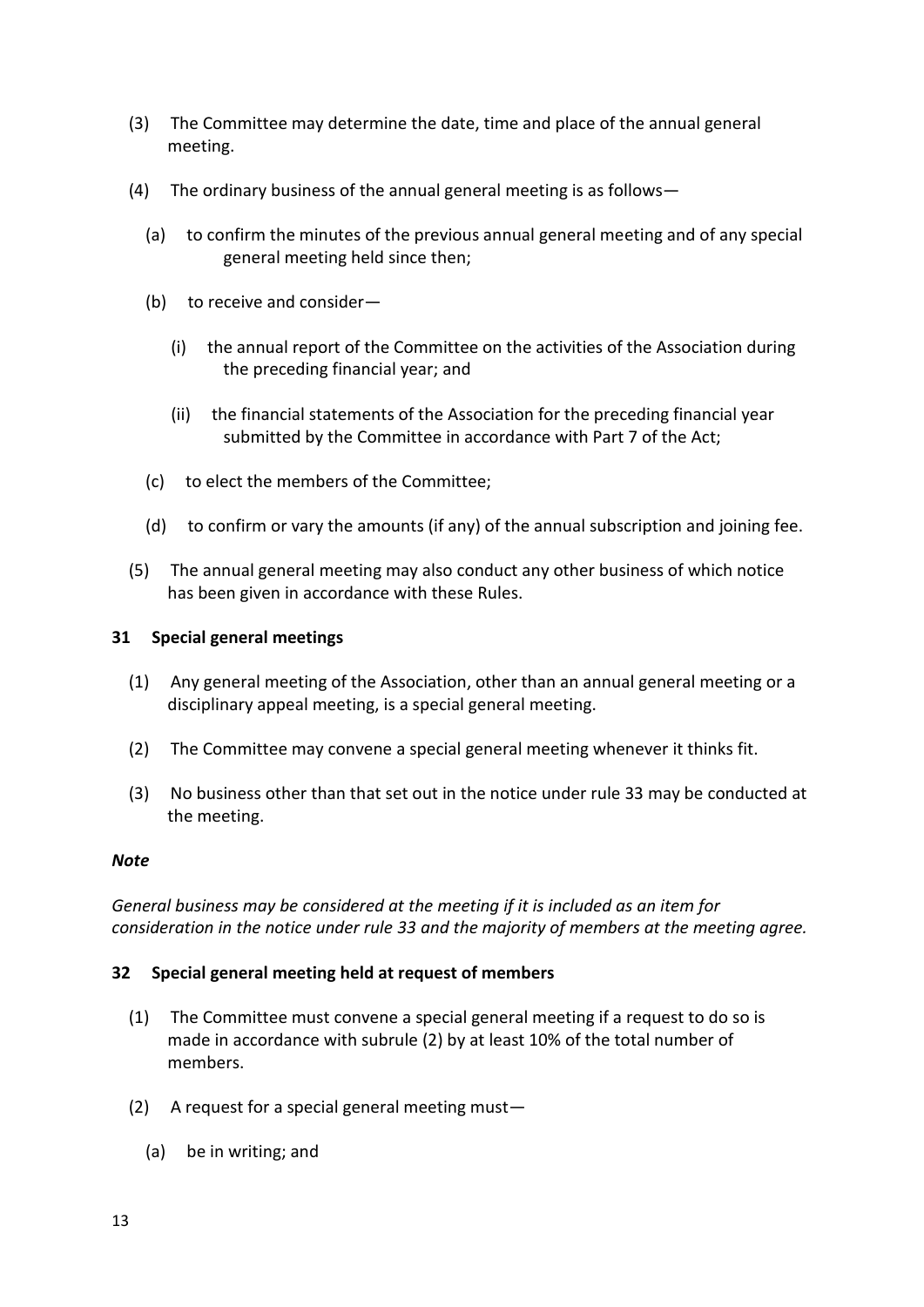- (b) state the business to be considered at the meeting and any resolutions to be proposed; and
- (c) include the names and signatures of the members requesting the meeting; and
- (d) be given to the Secretary.
- (3) If the Committee does not convene a special general meeting within one month after the date on which the request is made, the members making the request (or any of them) may convene the special general meeting.
- (4) A special general meeting convened by members under subrule  $(3)$  -
	- (a) must be held within 3 months after the date on which the original request was made; and
	- (b) may only consider the business stated in that request.
- (5) The Association must reimburse all reasonable expenses incurred by the members convening a special general meeting under subrule (3).

# **33 Notice of general meetings**

- (1) The Secretary (or, in the case of a special general meeting convened under rule 32(3), the members convening the meeting) must give to each member of the Association—
	- (a) at least 21 days' notice of a general meeting if a special resolution is to be proposed at the meeting; or
	- (b) at least 14 days' notice of a general meeting in any other case.
- (2) The notice must—
	- (a) specify the date, time and place of the meeting; and
	- (b) indicate the general nature of each item of business to be considered at the meeting; and
	- (c) if a special resolution is to be proposed—
		- (i) state in full the proposed resolution; and
		- (ii) state the intention to propose the resolution as a special resolution; and
	- (d) comply with rule 34(5).
- (3) This rule does not apply to a disciplinary appeal meeting.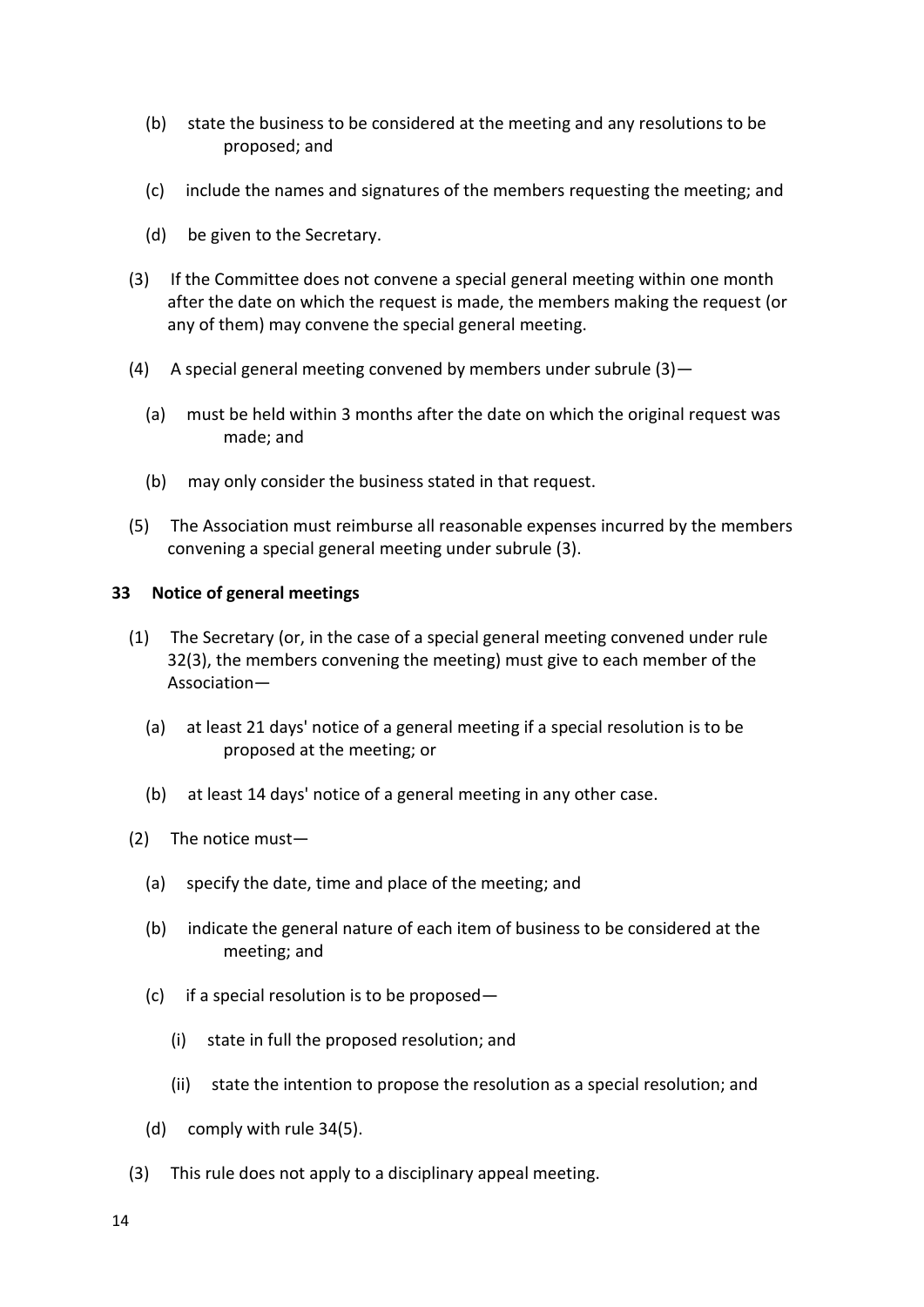# *Note*

*Rule 23(4) sets out the requirements for notice of a disciplinary appeal meeting.* 

# **34 Proxies**

- (1) A member may appoint another member as his or her proxy to vote and speak on his or her behalf at a general meeting other than at a disciplinary appeal meeting.
- (2) The appointment of a proxy must be in writing and signed by the member making the appointment.
- (3) The member appointing the proxy may give specific directions as to how the proxy is to vote on his or her behalf, otherwise the proxy may vote on behalf of the member in any matter as he or she sees fit.
- (4) If the Committee has approved a form for the appointment of a proxy, the member may use any other form that clearly identifies the person appointed as the member's proxy and that has been signed by the member.
- (5) Notice of a general meeting given to a member under rule 33 must—
	- (a) state that the member may appoint another member as a proxy for the meeting; and
	- (b) include a copy of any form that the Committee has approved for the appointment of a proxy.
- (6) A form appointing a proxy must be given to the Chairperson of the meeting before or at the commencement of the meeting.
- (7) A form appointing a proxy sent by post or electronically is of no effect unless it is received by the Association no later than 24 hours before the commencement of the meeting.

# **35 Use of technology**

- (1) A member not physically present at a general meeting may be permitted to participate in the meeting by the use of technology that allows that member and the members present at the meeting to clearly and simultaneously communicate with each other.
- (2) For the purposes of this Part, a member participating in a general meeting as permitted under subrule (1) is taken to be present at the meeting and, if the member votes at the meeting, is taken to have voted in person.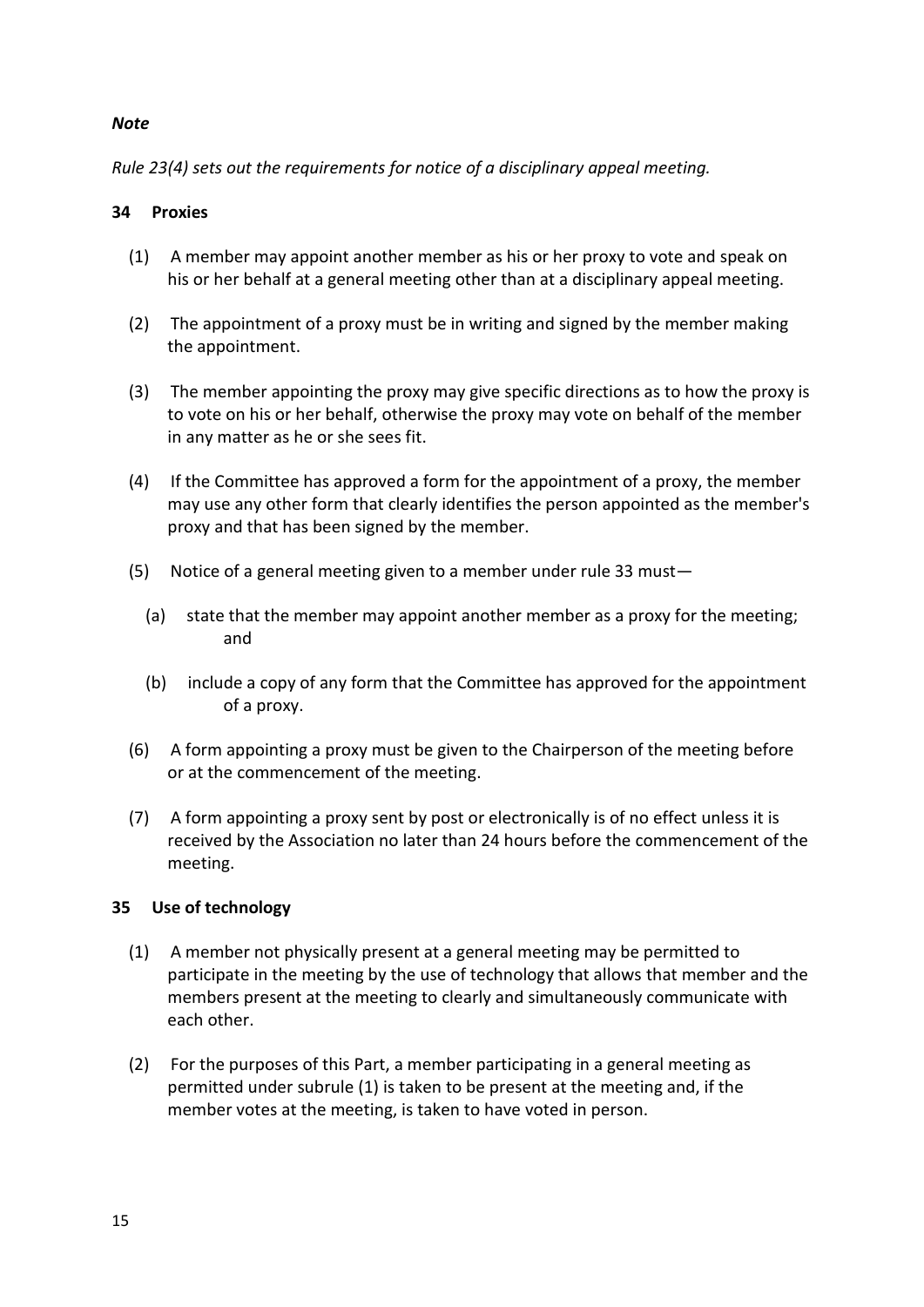# **36 Quorum at general meetings**

- (1) No business may be conducted at a general meeting unless a quorum of members is present.
- (2) The quorum for a general meeting is the presence (physically, by proxy or as allowed under rule 35) of 10% of the members entitled to vote.
- (3) If a quorum is not present within 30 minutes after the notified commencement time of a general meeting—
	- (a) in the case of a meeting convened by, or at the request of, members under rule 32—the meeting must be dissolved;

#### *Note*

*If a meeting convened by, or at the request of, members is dissolved under this subrule, the business that was to have been considered at the meeting is taken to have been dealt with. If members wish to have the business reconsidered at another special meeting, the members must make a new request under rule 32.* 

- (b) in any other case—
	- (i) the meeting must be adjourned to a date not more than 21 days after the adjournment; and
	- (ii) notice of the date, time and place to which the meeting is adjourned must be given at the meeting and confirmed by written notice given to all members as soon as practicable after the meeting.
- (4) If a quorum is not present within 30 minutes after the time to which a general meeting has been adjourned under subrule (3)(b), the members present at the meeting (if not fewer than 3) may proceed with the business of the meeting as if a quorum were present.

# **37 Adjournment of general meeting**

- (1) The Chairperson of a general meeting at which a quorum is present may, with the consent of a majority of members present at the meeting, adjourn the meeting to another time at the same place or at another place.
- (2) Without limiting subrule (1), a meeting may be adjourned—
	- (a) if there is insufficient time to deal with the business at hand; or
	- (b) to give the members more time to consider an item of business.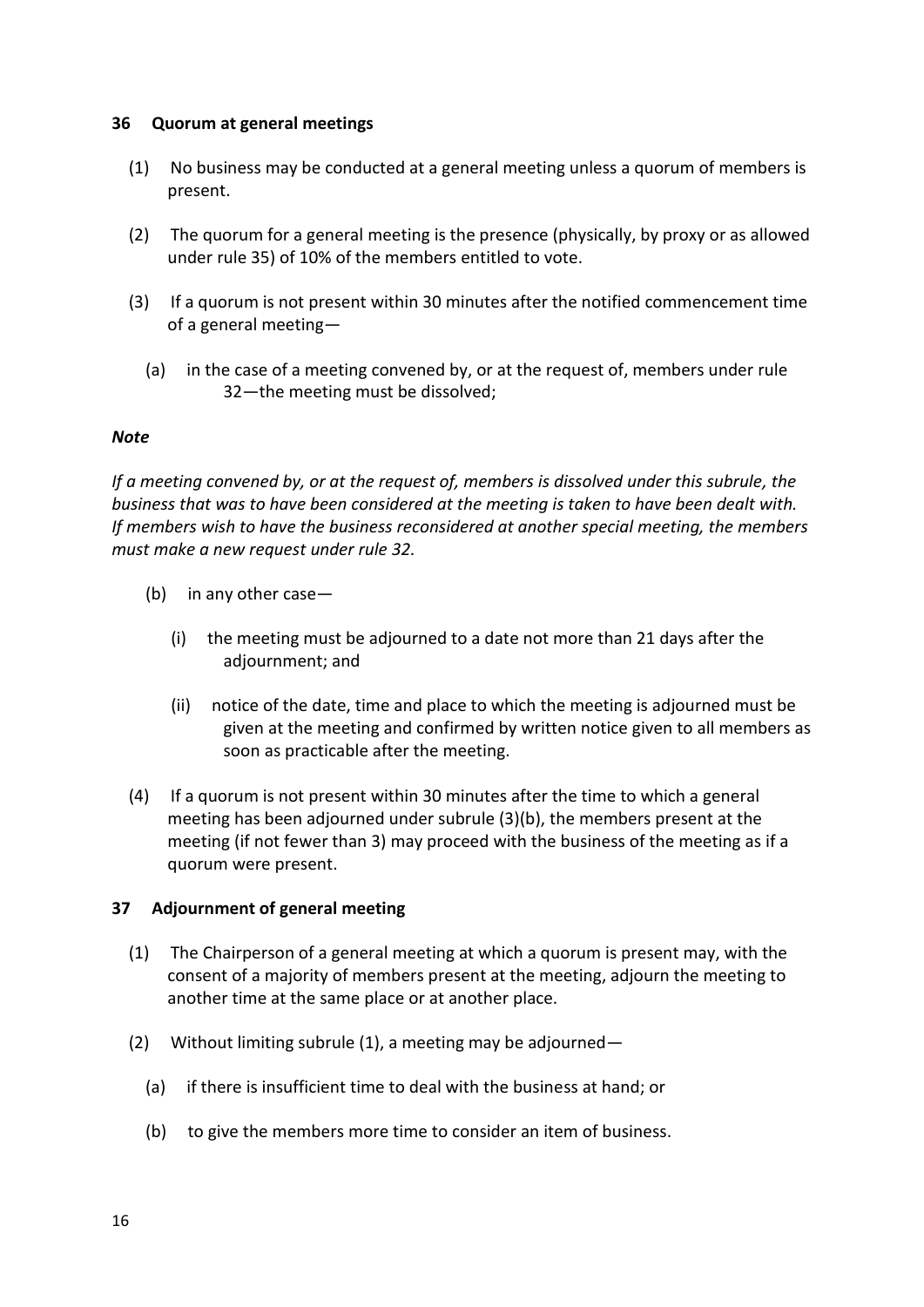# *Example*

*The members may wish to have more time to examine the financial statements submitted by the Committee at an annual general meeting.* 

- (3) No business may be conducted on the resumption of an adjourned meeting other than the business that remained unfinished when the meeting was adjourned.
- (4) Notice of the adjournment of a meeting under this rule is not required unless the meeting is adjourned for 14 days or more, in which case notice of the meeting must be given in accordance with rule 33.

# **38 Voting at general meeting**

- (1) On any question arising at a general meeting—
	- (a) subject to subrule (3), each member who is entitled to vote has one vote; and
	- (b) members may vote personally or by proxy; and
	- (c) except in the case of a special resolution, the question must be decided on a majority of votes.
- (2) If votes are divided equally on a question, the Chairperson of the meeting has a second or casting vote.
- (3) If the question is whether or not to confirm the minutes of a previous meeting, only members who were present at that meeting may vote.
- (4) This rule does not apply to a vote at a disciplinary appeal meeting conducted under rule 24.

# **39 Special resolutions**

A special resolution is passed if not less than three quarters of the members voting at a general meeting (whether in person or by proxy) vote in favour of the resolution.

# *Note*

*In addition to certain matters specified in the Act, a special resolution is required—*

*(a) to remove a committee member from office ;* 

*(b) to alter these Rules, including changing the name or any of the purposes of the Association.*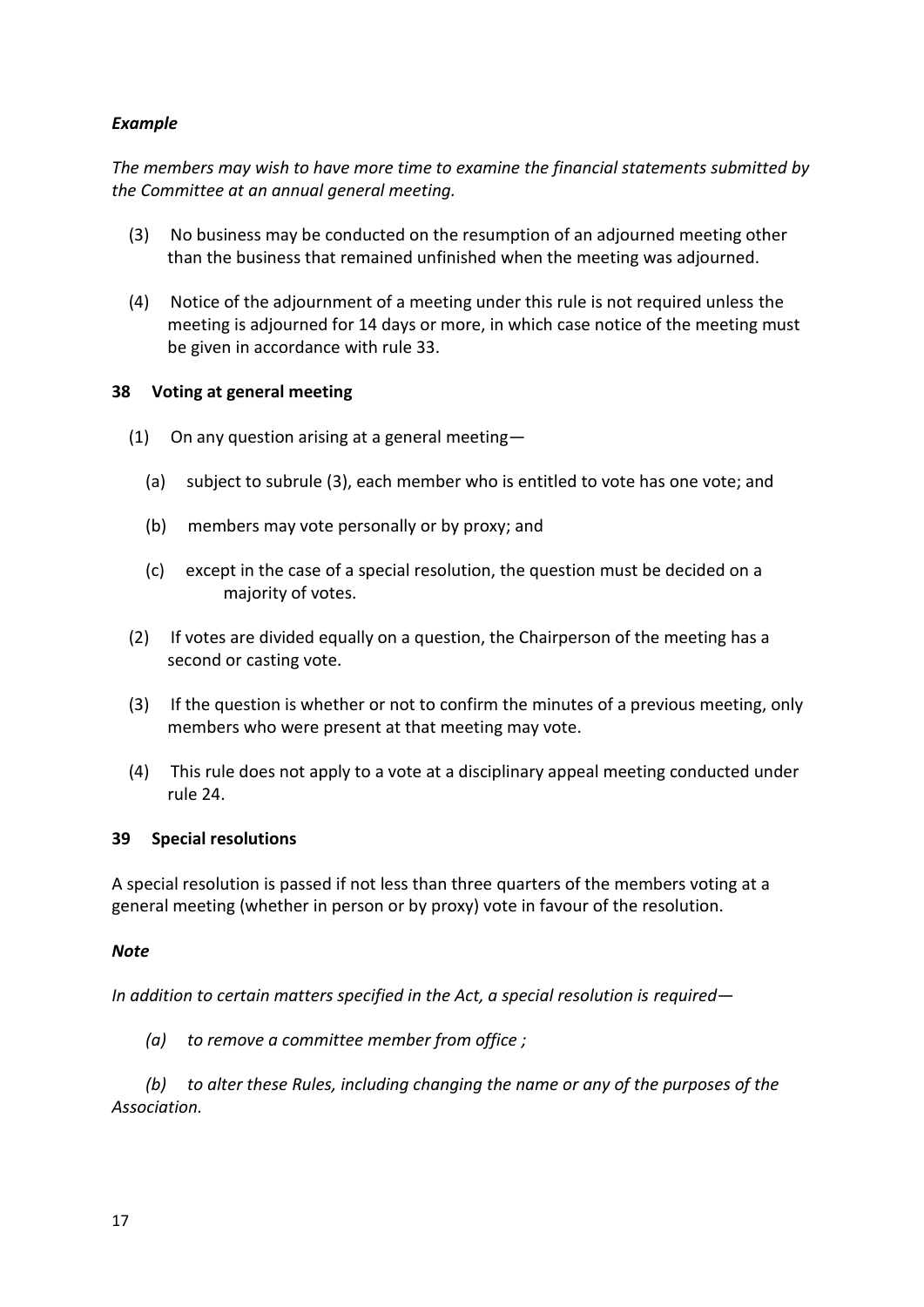## **40 Determining whether resolution carried**

- (1) Subject to subsection (2), the Chairperson of a general meeting may, on the basis of a show of hands, declare that a resolution has been—
	- (a) carried; or
	- (b) carried unanimously; or
	- (c) carried by a particular majority; or
	- (d) lost—

and an entry to that effect in the minutes of the meeting is conclusive proof of that fact.

- (2) If a poll (where votes are cast in writing) is demanded by three or more members on any question—
	- (a) the poll must be taken at the meeting in the manner determined by the Chairperson of the meeting; and
	- (b) the Chairperson must declare the result of the resolution on the basis of the poll.
- (3) A poll demanded on the election of the Chairperson or on a question of an adjournment must be taken immediately.
- (4) A poll demanded on any other question must be taken before the close of the meeting at a time determined by the Chairperson.

#### **41 Minutes of general meeting**

- (1) The Committee must ensure that minutes are taken and kept of each general meeting.
- (2) The minutes must record the business considered at the meeting, any resolution on which a vote is taken and the result of the vote.
- (3) In addition, the minutes of each annual general meeting must include—
	- (a) the names of the members attending the meeting; and
	- (b) proxy forms given to the Chairperson of the meeting under rule 34(6); and
	- (c) the financial statements submitted to the members in accordance with rule 30(4)(b)(ii); and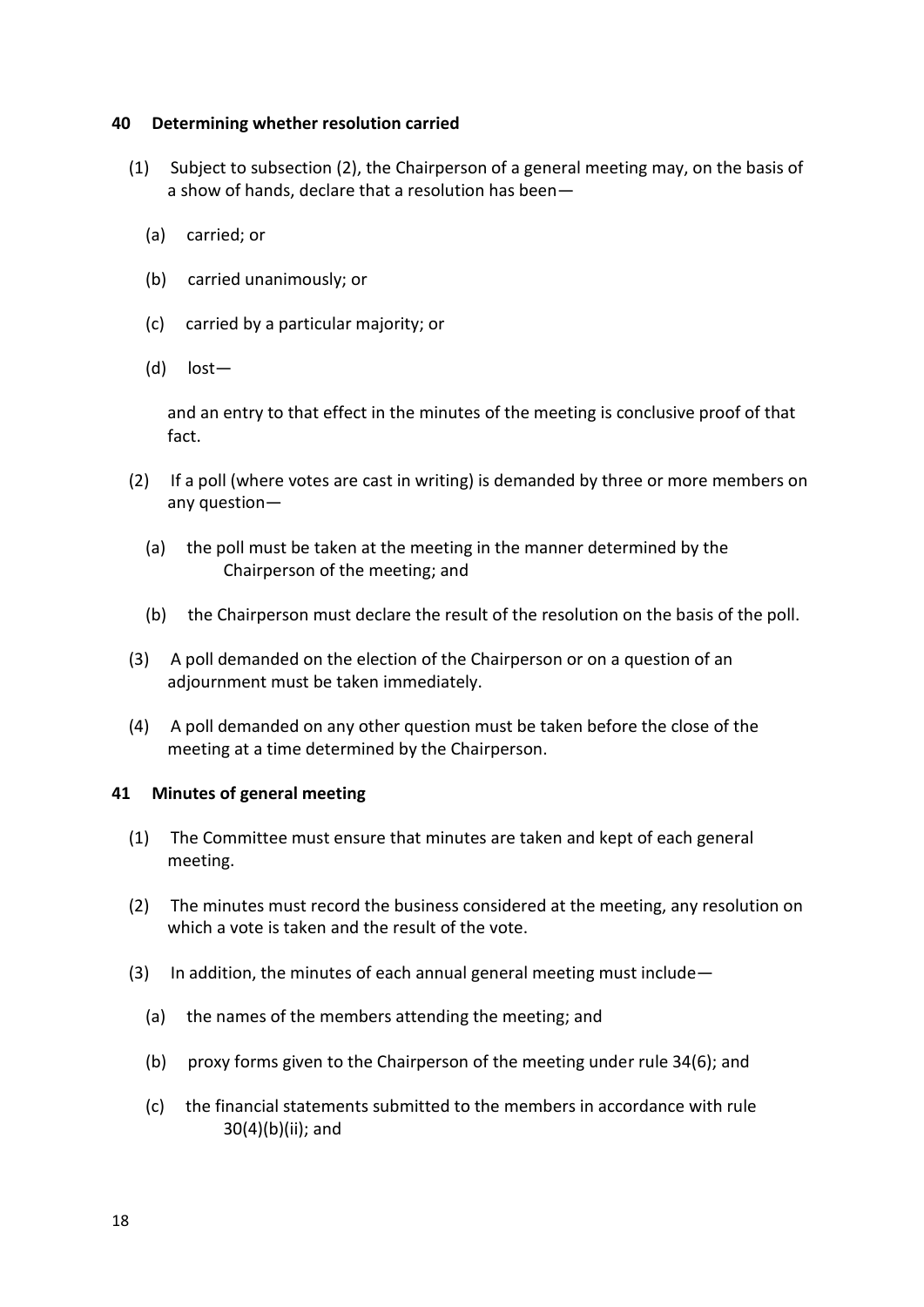- (d) the certificate signed by two committee members certifying that the financial statements give a true and fair view of the financial position and performance of the Association; and
- (e) any audited accounts and auditor's report or report of a review accompanying the financial statements that are required under the Act.

# **PART 5—COMMITTEE**

# **Division 1—Powers of Committee**

# **42 Role and powers**

- (1) The business of the Association must be managed by or under the direction of a Committee.
- (2) The Committee may exercise all the powers of the Association except those powers that these Rules or the Act require to be exercised by general meetings of the members of the Association.
- (3) The Committee may—
	- (a) appoint and remove staff;
	- (b) establish subcommittees consisting of members with terms of reference it considers appropriate.

# **43 Delegation**

- (1) The Committee may delegate to a member of the Committee, a subcommittee or staff, any of its powers and functions other than—
	- (a) this power of delegation; or
	- (b) a duty imposed on the Committee by the Act or any other law.
- (2) The delegation must be in writing and may be subject to the conditions and limitations the Committee considers appropriate.
- (3) The Committee may, in writing, revoke a delegation wholly or in part.

# **Division 2—Composition of Committee and duties of members**

# **44 Composition of Committee**

The Committee consists of—

(a) a President; and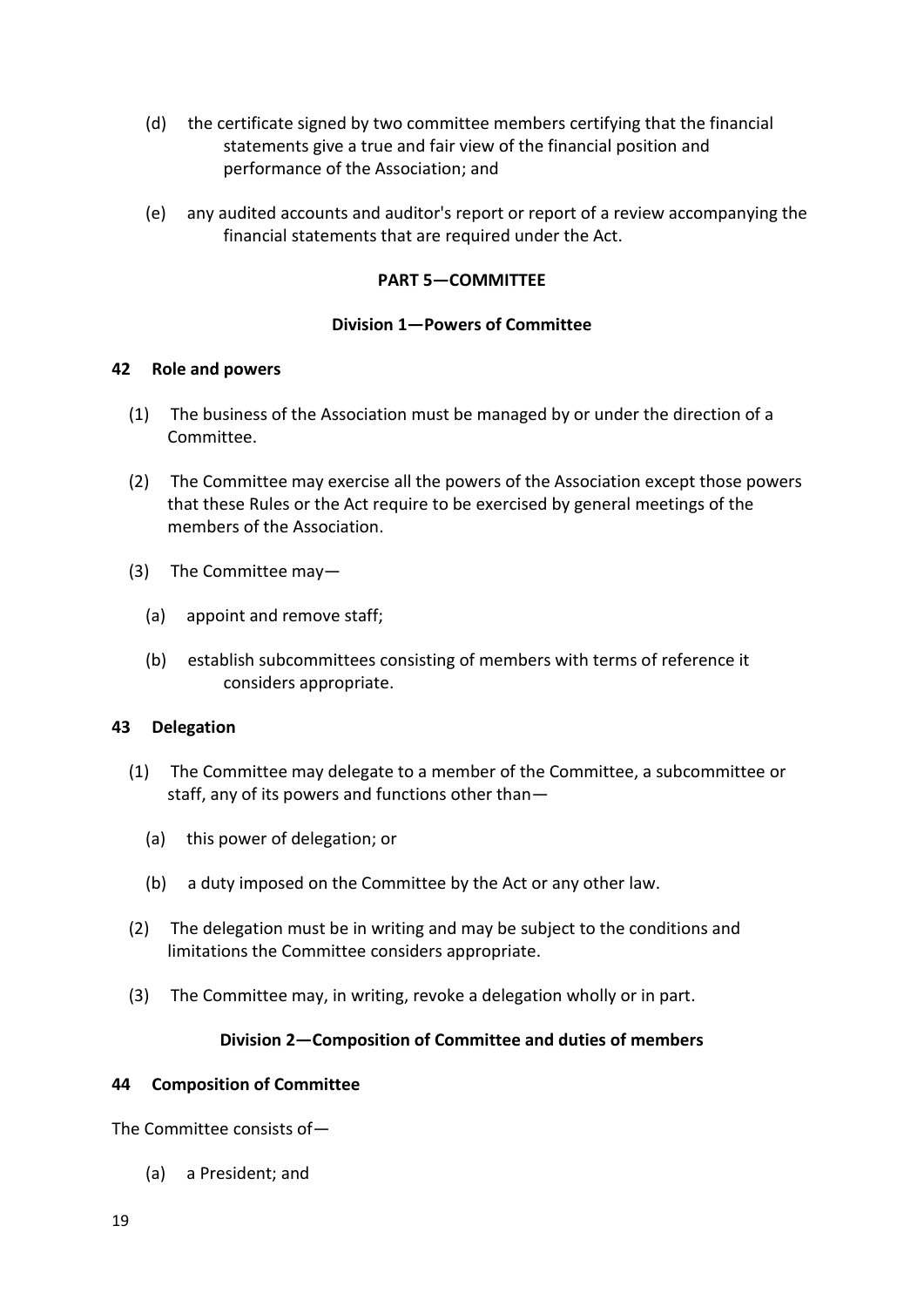- (b) a Vice-President; and
- (c) a Secretary; and
- (d) a Treasurer; and
- (e) ordinary members (if any) elected under rule 53.

# **45 General Duties**

- (1) As soon as practicable after being elected or appointed to the Committee, each committee member must become familiar with these Rules and the Act.
- (2) The Committee is collectively responsible for ensuring that the Association complies with the Act and that individual members of the Committee comply with these Rules.
- (3) Committee members must exercise their powers and discharge their duties with reasonable care and diligence.
- (4) Committee members must exercise their powers and discharge their duties—
	- (a) in good faith in the best interests of the Association; and
	- (b) for a proper purpose.
- (5) Committee members and former committee members must not make improper use of—
	- (a) their position; or
	- (b) information acquired by virtue of holding their position—

so as to gain an advantage for themselves or any other person or to cause detriment to the Association.

# *Note*

*See also Division 3 of Part 6 of the Act which sets out the general duties of the office holders of an incorporated association.* 

(6) In addition to any duties imposed by these Rules, a committee member must perform any other duties imposed from time to time by resolution at a general meeting.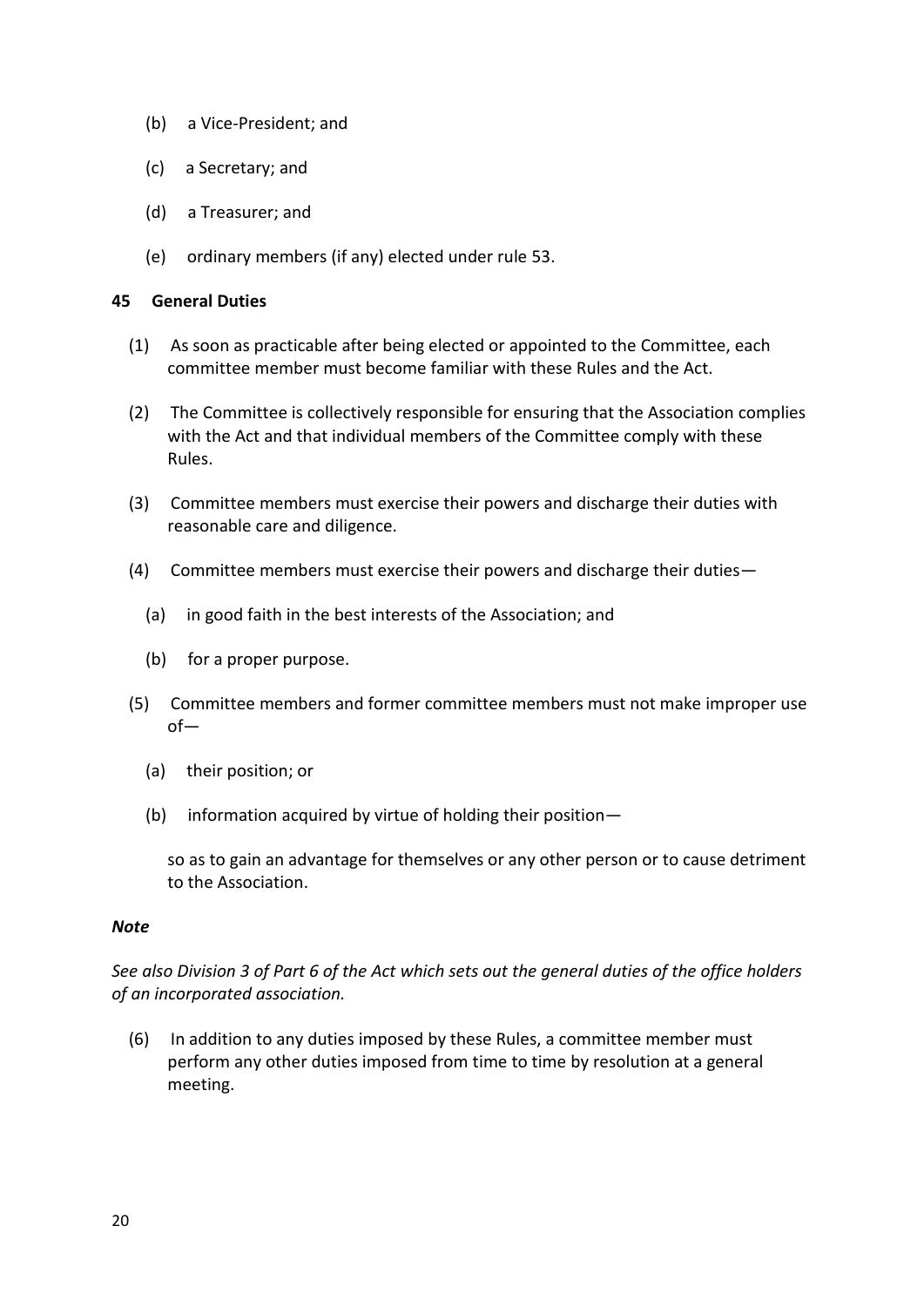# **46 President and Vice-President**

- (1) Subject to subrule (2), the President or, in the President's absence, the Vice-President is the Chairperson for any general meetings and for any committee meetings.
- (2) If the President and the Vice-President are both absent, or are unable to preside, the Chairperson of the meeting must be—
	- (a) in the case of a general meeting—a member elected by the other members present; or
	- (b) in the case of a committee meeting—a committee member elected by the other committee members present.

# **47 Secretary**

(1) The Secretary must perform any duty or function required under the Act to be performed by the secretary of an incorporated association.

# *Example*

*Under the Act, the secretary of an incorporated association is responsible for lodging documents of the association with the Registrar.* 

- (2) The Secretary must—
	- (a) maintain the register of members in accordance with rule 18; and
	- (b) keep custody of the common seal (if any) of the Association and, except for the financial records referred to in rule 70(3), all books, documents and securities of the Association in accordance with rules 72 and 75; and
	- (c) subject to the Act and these Rules, provide members with access to the register of members, the minutes of general meetings and other books and documents; and
	- (d) perform any other duty or function imposed on the Secretary by these Rules.
- (3) The Secretary must give to the Registrar notice of his or her appointment within 14 days after the appointment.

# **48 Treasurer**

- (1) The Treasurer must—
	- (a) receive all moneys paid to or received by the Association and issue receipts for those moneys in the name of the Association; and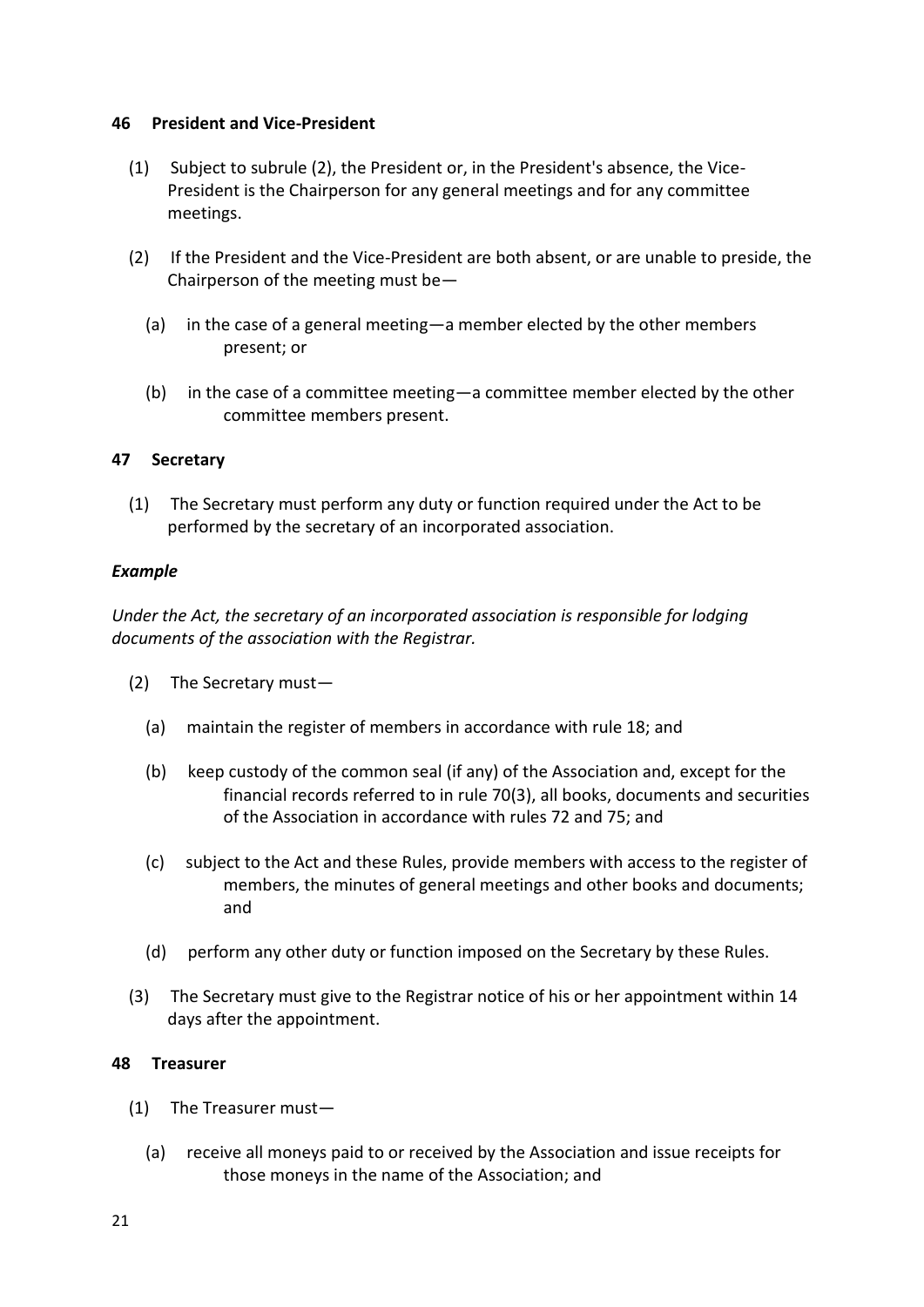- (b) ensure that all moneys received are paid into the account of the Association within 5 working days after receipt; and
- (c) make any payments authorised by the Committee or by a general meeting of the Association from the Association's funds; and
- (d) ensure cheques are signed by at least 2 committee members.
- (2) The Treasurer must—
	- (a) ensure that the financial records of the Association are kept in accordance with the Act; and
	- (b) coordinate the preparation of the financial statements of the Association and their certification by the Committee prior to their submission to the annual general meeting of the Association.
- (3) The Treasurer must ensure that at least one other committee member has access to the accounts and financial records of the Association.

# **Division 3—Election of Committee members and tenure of office**

# **49 Who is eligible to be a Committee member**

A member is eligible to be elected or appointed as a committee member if the member—

- (a) is 18 years or over; and
- (b) is entitled to vote at a general meeting.

# **50 Positions to be declared vacant**

- (1) This rule applies to—
	- (a) the first annual general meeting of the Association after its incorporation; or
	- (b) any subsequent annual general meeting of the Association, after the annual report and financial statements of the Association have been received.
- (2) The Chairperson of the meeting must declare all positions on the Committee vacant and hold elections for those positions in accordance with rules 51 to 54.

# **51 Nominations**

- (1) Prior to the election of each position, the Chairperson of the meeting must call for nominations to fill that position.
- (2) An eligible member of the Association may—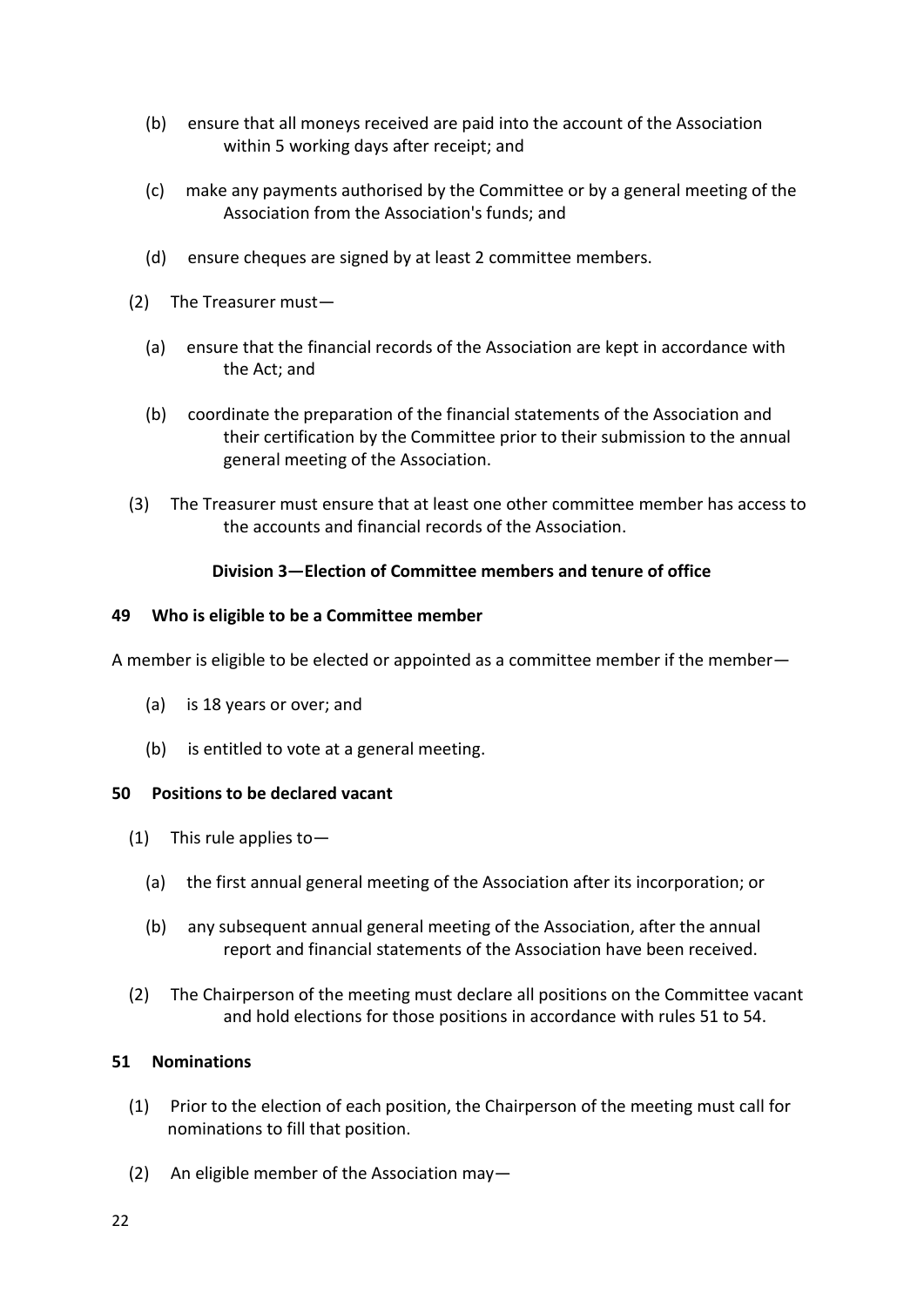- (a) nominate himself or herself; or
- (b) with the member's consent, be nominated by another member.
- (3) A member who is nominated for a position and fails to be elected to that position may be nominated for any other position for which an election is yet to be held.

# **52 Election of President etc.**

- (1) At the annual general meeting, separate elections must be held for each of the following positions—
	- (a) President;
	- (b) Vice-President;
	- (c) Secretary;
	- (d) Treasurer.
- (2) If only one member is nominated for the position, the Chairperson of the meeting must declare the member elected to the position.
- (3) If more than one member is nominated, a ballot must be held in accordance with rule 54.
- (4) On his or her election, the new President may take over as Chairperson of the meeting.

# **53 Election of ordinary members**

- (1) The annual general meeting must by resolution decide the number of ordinary members of the Committee (if any) it wishes to hold office for the next year.
- (2) A single election may be held to fill all of those positions.
- (3) If the number of members nominated for the position of ordinary committee member is less than or equal to the number to be elected, the Chairperson of the meeting must declare each of those members to be elected to the position.
- (4) If the number of members nominated exceeds the number to be elected, a ballot must be held in accordance with rule 54.

# **54 Ballot**

(1) If a ballot is required for the election for a position, the Chairperson of the meeting must appoint a member to act as returning officer to conduct the ballot.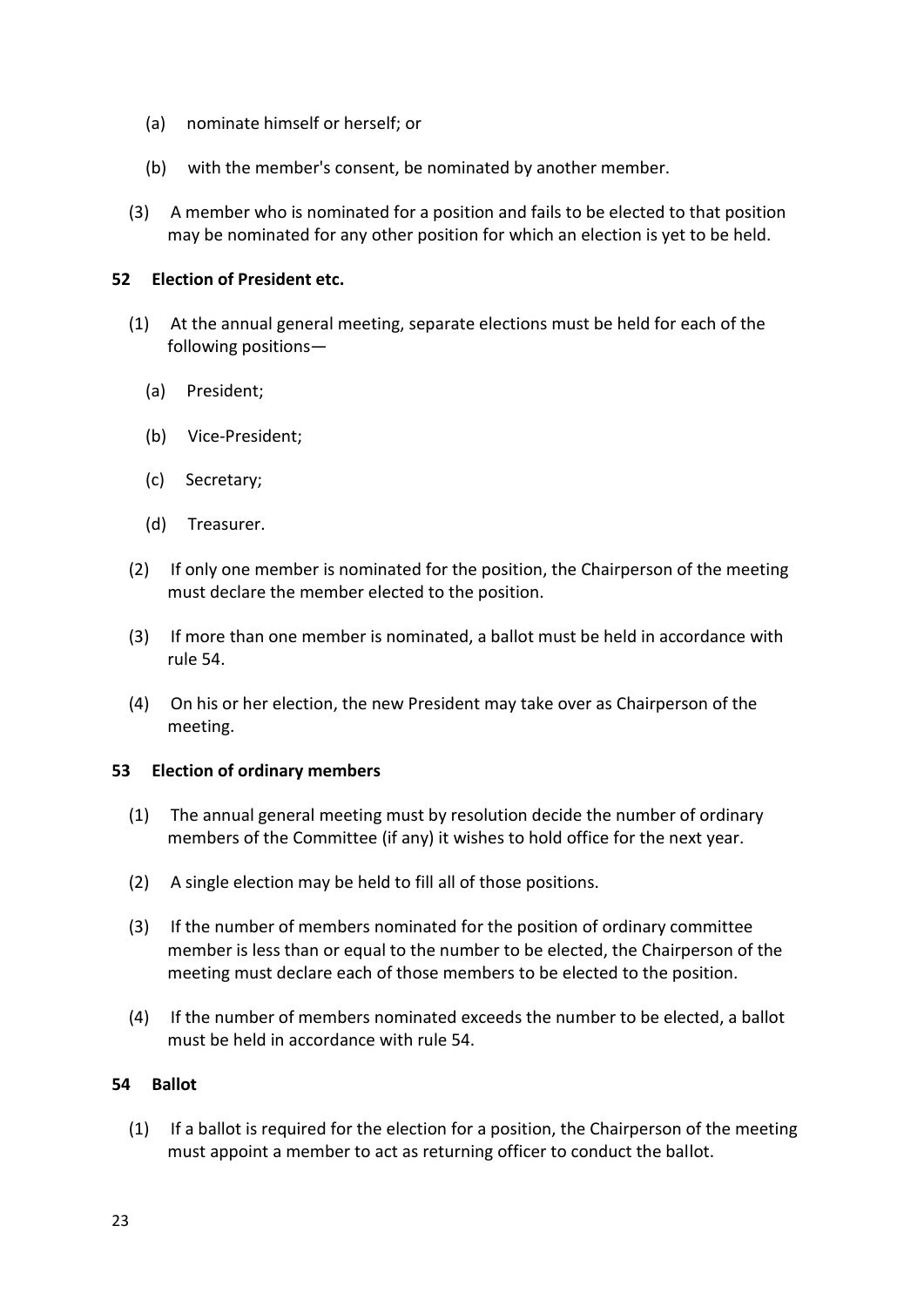- (2) The returning officer must not be a member nominated for the position.
- (3) Before the ballot is taken, each candidate may make a short speech in support of his or her election.
- (4) The election must be by secret ballot.
- (5) The returning officer must give a blank piece of paper to  $-$ 
	- (a) each member present in person; and
	- (b) each proxy appointed by a member.

# *Example*

*If a member has been appointed the proxy of 5 other members, the member must be given 6 ballot papers—one for the member and one each for the other members.* 

- (6) If the ballot is for a single position, the voter must write on the ballot paper the name of the candidate for whom they wish to vote.
- (7) If the ballot is for more than one position—
	- (a) the voter must write on the ballot paper the name of each candidate for whom they wish to vote;
	- (b) the voter must not write the names of more candidates than the number to be elected.
- (8) Ballot papers that do not comply with subrule (7)(b) are not to be counted.
- (9) Each ballot paper on which the name of a candidate has been written counts as one vote for that candidate.
- (10) The returning officer must declare elected the candidate or, in the case of an election for more than one position, the candidates who received the most votes.
- (11) If the returning officer is unable to declare the result of an election under subrule (10) because 2 or more candidates received the same number of votes, the returning officer must—
	- (a) conduct a further election for the position in accordance with subrules (4) to (10) to decide which of those candidates is to be elected; or
	- (b) with the agreement of those candidates, decide by lot which of them is to be elected.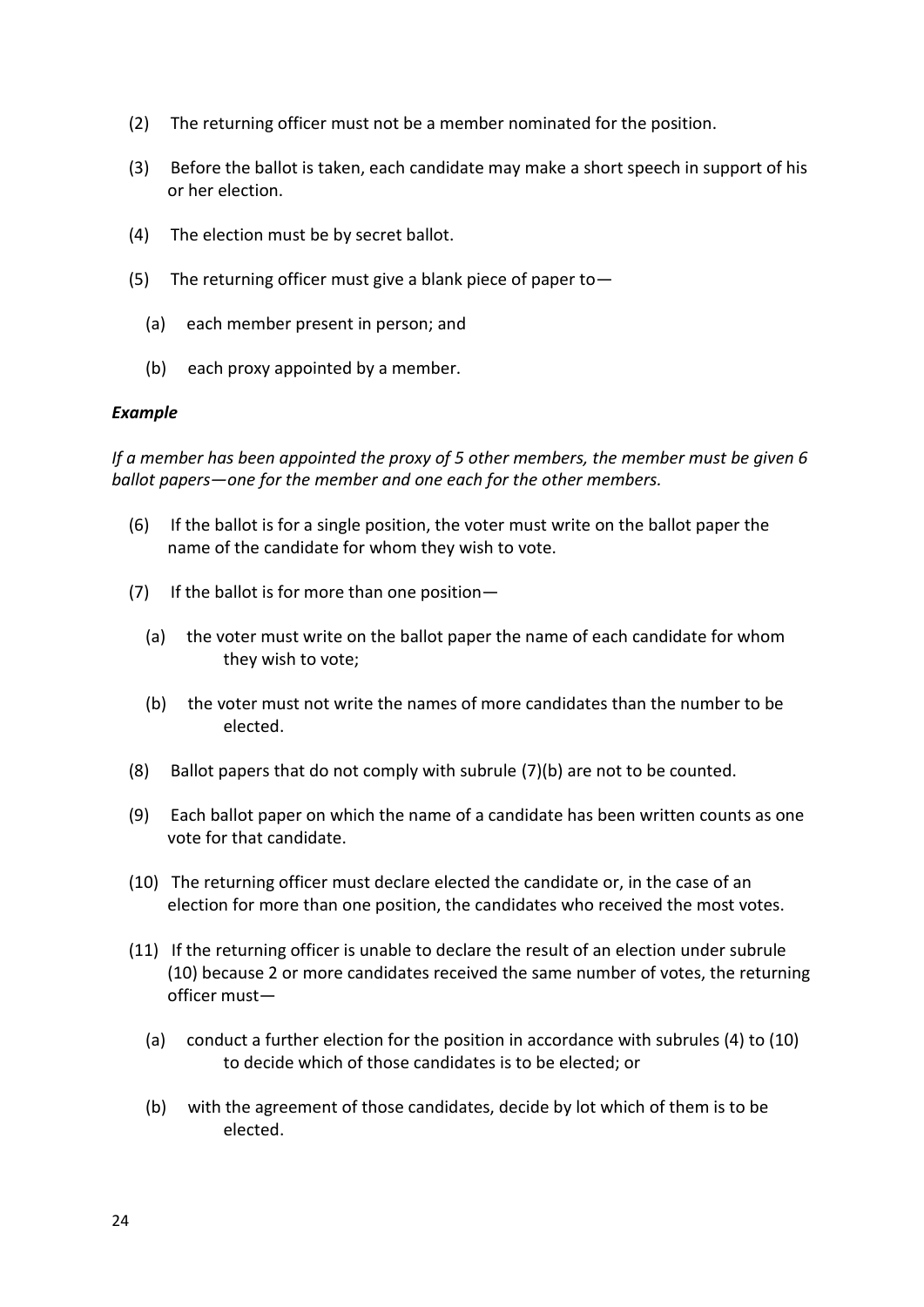# *Examples*

*The choice of candidate may be decided by the toss of a coin, drawing straws or drawing a name out of a hat.*

# **55 Term of office**

- (1) Subject to subrule (3) and rule 56, a committee member holds office until the positions of the Committee are declared vacant at the next annual general meeting.
- (2) A committee member may be re-elected.
- (3) A general meeting of the Association may—
	- (a) by special resolution remove a committee member from office; and
	- (b) elect an eligible member of the Association to fill the vacant position in accordance with this Division.
- (4) A member who is the subject of a proposed special resolution under subrule (3)(a) may make representations in writing to the Secretary or President of the Association (not exceeding a reasonable length) and may request that the representations be provided to the members of the Association.
- (5) The Secretary or the President may give a copy of the representations to each member of the Association or, if they are not so given, the member may require that they be read out at the meeting at which the special resolution is to be proposed.

# **56 Vacation of office**

- (1) A committee member may resign from the Committee by written notice addressed to the Committee.
- (2) A person ceases to be a committee member if he or she  $-$ 
	- (a) ceases to be a member of the Association; or
	- (b) fails to attend 3 consecutive committee meetings (other than special or urgent committee meetings) without leave of absence under rule 67; or
	- (c) otherwise ceases to be a committee member by operation of section 78 of the Act.

# *Note*

*A Committee member may not hold the office of secretary if they do not reside in Australia.*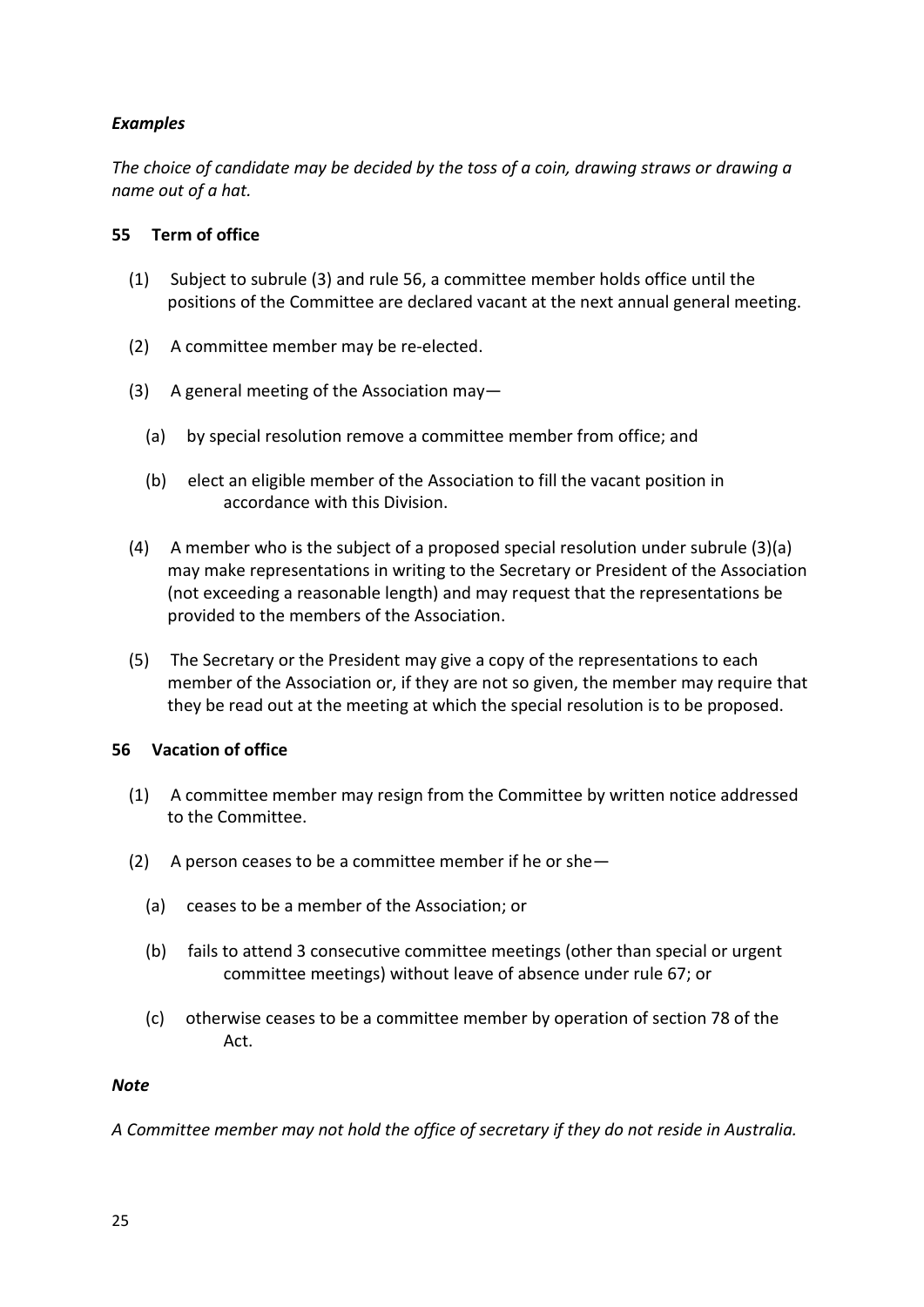# **57 Filling casual vacancies**

- (1) The Committee may appoint an eligible member of the Association to fill a position on the Committee that—
	- (a) has become vacant under rule 56; or
	- (b) was not filled by election at the last annual general meeting.
- (2) If the position of Secretary becomes vacant, the Committee must appoint a member to the position within 14 days after the vacancy arises.
- (3) Rule 55 applies to any committee member appointed by the Committee under subrule (1) or (2).
- (4) The Committee may continue to act despite any vacancy in its membership.

# **Division 4—Meetings of Committee**

#### **58 Meetings of Committee**

- (1) The Committee must meet at least 4 times in each year at the dates, times and places determined by the Committee.
- (2) The date, time and place of the first committee meeting must be determined by the members of the Committee as soon as practicable after the annual general meeting of the Association at which the members of the Committee were elected.
- (3) Special committee meetings may be convened by the President or by any 4 members of the Committee.

# **59 Notice of meetings**

- (1) Notice of each committee meeting must be given to each committee member no later than 7 days before the date of the meeting.
- (2) Notice may be given of more than one committee meeting at the same time.
- (3) The notice must state the date, time and place of the meeting.
- (4) If a special committee meeting is convened, the notice must include the general nature of the business to be conducted.
- (5) The only business that may be conducted at the meeting is the business for which the meeting is convened.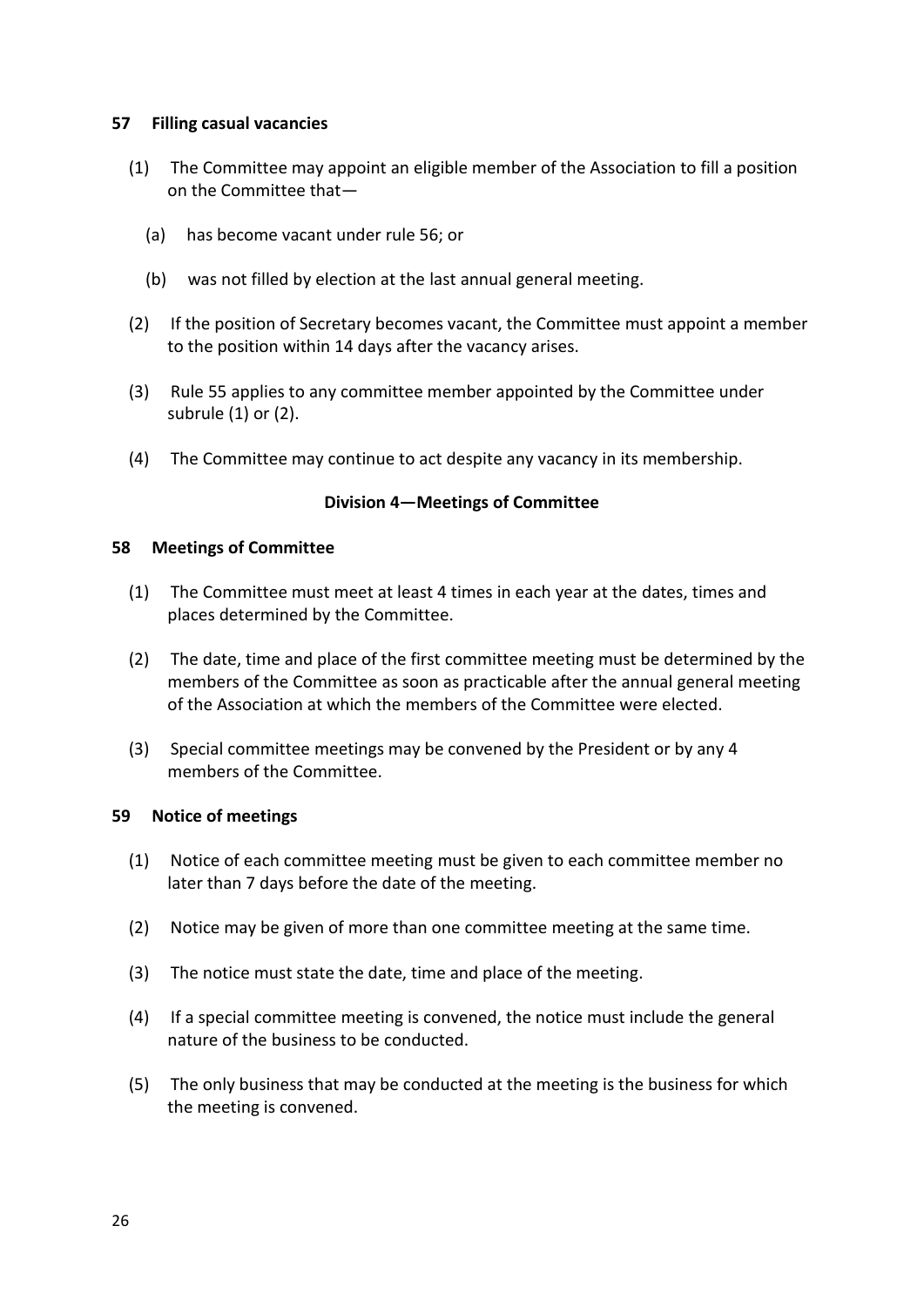# **60 Urgent meetings**

- (1) In cases of urgency, a meeting can be held without notice being given in accordance with rule 59 provided that as much notice as practicable is given to each committee member by the quickest means practicable.
- (2) Any resolution made at the meeting must be passed by an absolute majority of the Committee.
- (3) The only business that may be conducted at an urgent meeting is the business for which the meeting is convened.

# **61 Procedure and order of business**

- (1) The procedure to be followed at a meeting of a Committee must be determined from time to time by the Committee.
- (2) The order of business may be determined by the members present at the meeting.

# **62 Use of technology**

- (1) A committee member who is not physically present at a committee meeting may participate in the meeting by the use of technology that allows that committee member and the committee members present at the meeting to clearly and simultaneously communicate with each other.
- (2) For the purposes of this Part, a committee member participating in a committee meeting as permitted under subrule (1) is taken to be present at the meeting and, if the member votes at the meeting, is taken to have voted in person.

# **63 Quorum**

- (1) No business may be conducted at a Committee meeting unless a quorum is present.
- (2) The quorum for a committee meeting is the presence (in person or as allowed under rule 62) of a majority of the committee members holding office.
- (3) If a quorum is not present within 30 minutes after the notified commencement time of a committee meeting—
	- (a) in the case of a special meeting—the meeting lapses;
	- (b) in any other case—the meeting must be adjourned to a date no later than 14 days after the adjournment and notice of the time, date and place to which the meeting is adjourned must be given in accordance with rule 59.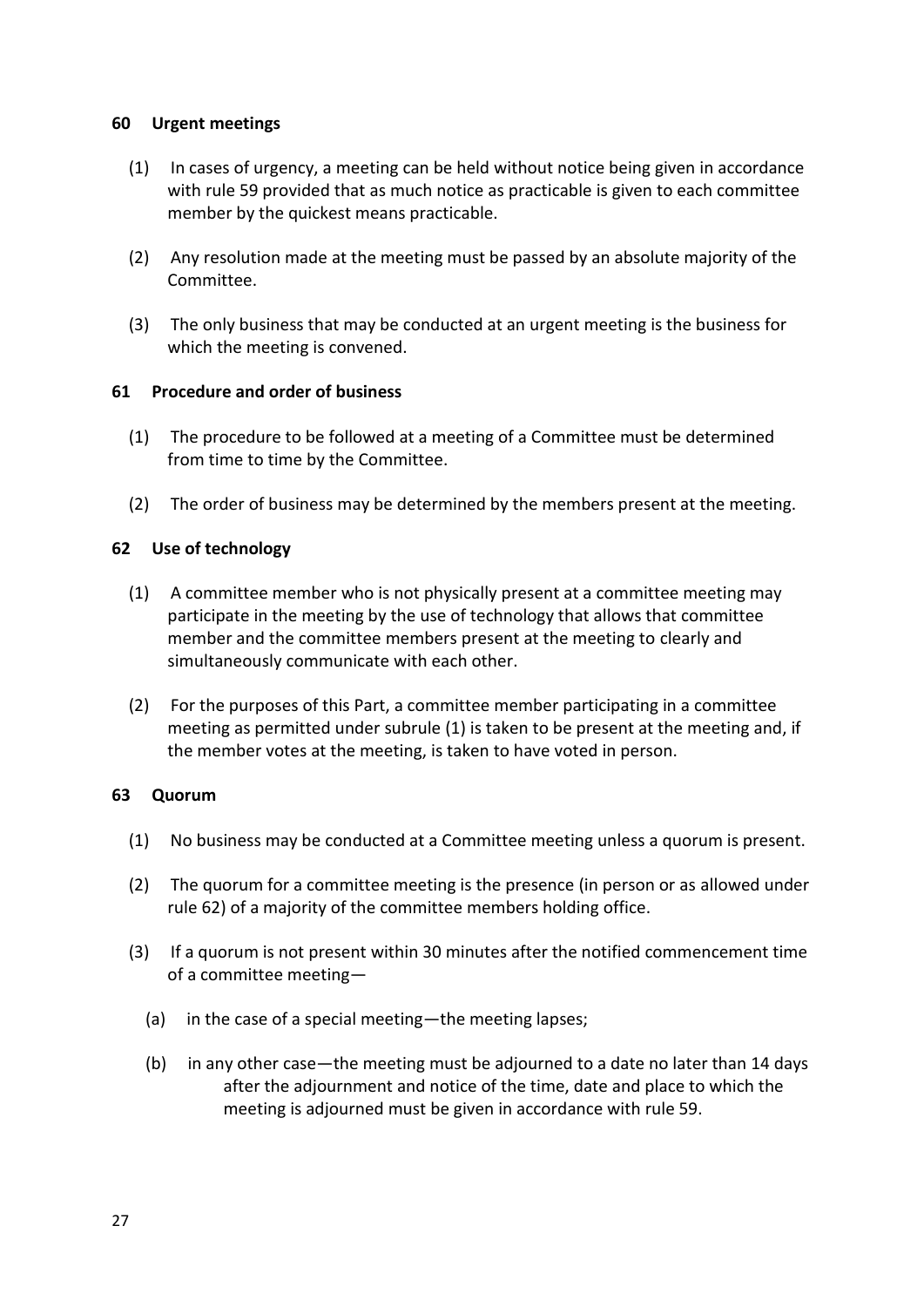# **64 Voting**

- (1) On any question arising at a committee meeting, each committee member present at the meeting has one vote.
- (2) A motion is carried if a majority of committee members present at the meeting vote in favour of the motion.
- (3) Subrule (2) does not apply to any motion or question which is required by these Rules to be passed by an absolute majority of the Committee.
- (4) If votes are divided equally on a question, the Chairperson of the meeting has a second or casting vote.
- (5) Voting by proxy is not permitted.

# **65 Conflict of interest**

- (1) A committee member who has a material personal interest in a matter being considered at a committee meeting must disclose the nature and extent of that interest to the Committee.
- (2) The member—
	- (a) must not be present while the matter is being considered at the meeting; and
	- (b) must not vote on the matter.

# *Note*

*Under section 81(3) of the Act, if there are insufficient committee members to form a quorum because a member who has a material personal interest is disqualified from voting on a matter, a general meeting may be called to deal with the matter.* 

- (3) This rule does not apply to a material personal interest—
	- (a) that exists only because the member belongs to a class of persons for whose benefit the Association is established; or
	- (b) that the member has in common with all, or a substantial proportion of, the members of the Association.

# **66 Minutes of meeting**

- (1) The Committee must ensure that minutes are taken and kept of each committee meeting.
- (2) The minutes must record the following—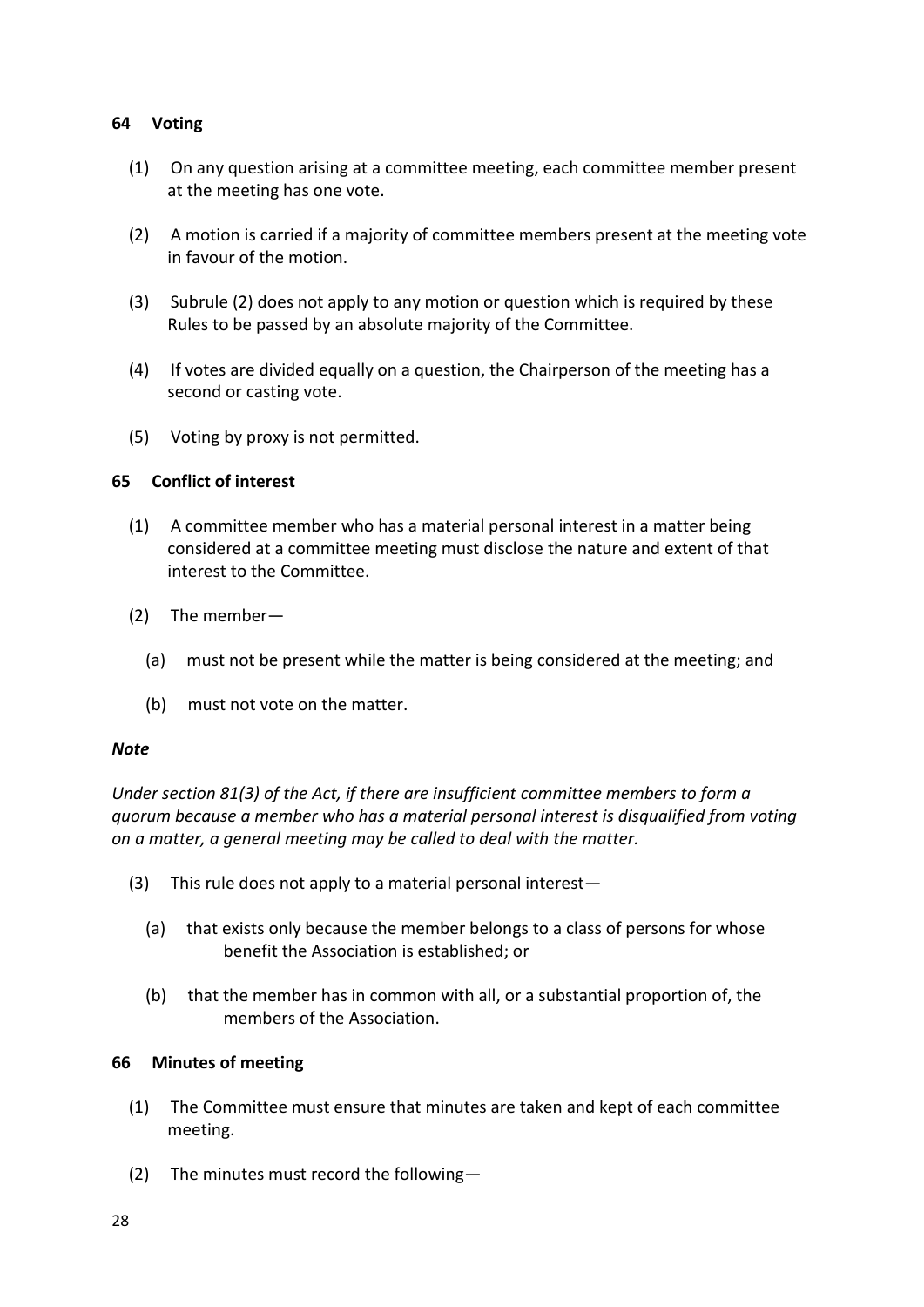- (a) the names of the members in attendance at the meeting;
- (b) the business considered at the meeting;
- (c) any resolution on which a vote is taken and the result of the vote;
- (d) any material personal interest disclosed under rule 65.

# **67 Leave of absence**

- (1) The Committee may grant a committee member leave of absence from committee meetings for a period not exceeding 3 months.
- (2) The Committee must not grant leave of absence retrospectively unless it is satisfied that it was not feasible for the committee member to seek the leave in advance.

# **PART 6—FINANCIAL MATTERS**

# **68 Source of funds**

The funds of the Association may be derived from joining fees, annual subscriptions, donations, fund-raising activities, grants, interest and any other sources approved by the Committee.

# **69 Management of funds**

- (1) The Association must open an account with a financial institution from which all expenditure of the Association is made and into which all of the Association's revenue is deposited.
- (2) Subject to any restrictions imposed by a general meeting of the Association, the Committee may approve expenditure on behalf of the Association.
- (3) The Committee may authorise the Treasurer to expend funds on behalf of the Association (including by electronic funds transfer) up to a specified limit without requiring approval from the Committee for each item on which the funds are expended.
- (4) All cheques, drafts, bills of exchange, promissory notes and other negotiable instruments must be signed by 2 committee members.
- (5) All funds of the Association must be deposited into the financial account of the Association no later than 5 working days after receipt.
- (6) With the approval of the Committee, the Treasurer may maintain a cash float provided that all money paid from or paid into the float is accurately recorded at the time of the transaction.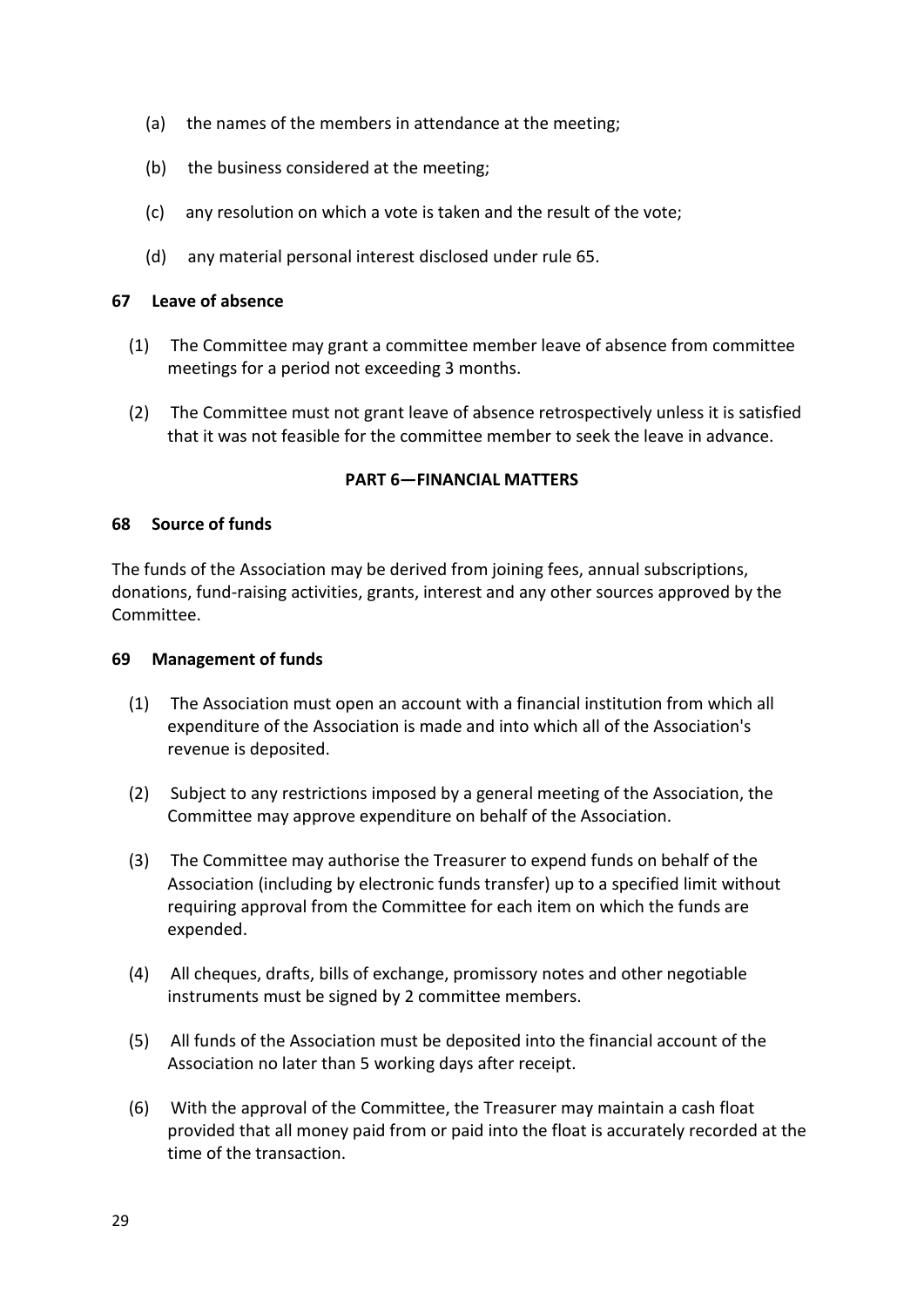# **70 Financial records**

- (1) The Association must keep financial records that—
	- (a) correctly record and explain its transactions, financial position and performance; and
	- (b) enable financial statements to be prepared as required by the Act.
- (2) The Association must retain the financial records for 7 years after the transactions covered by the records are completed.
- (3) The Treasurer must keep in his or her custody, or under his or her control—
	- (a) the financial records for the current financial year; and
	- (b) any other financial records as authorised by the Committee.

#### **71 Financial statements**

- (1) For each financial year, the Committee must ensure that the requirements under the Act relating to the financial statements of the Association are met.
- (2) Without limiting subrule (1), those requirements include—
	- (a) the preparation of the financial statements;
	- (b) if required, the review or auditing of the financial statements;
	- (c) the certification of the financial statements by the Committee;
	- (d) the submission of the financial statements to the annual general meeting of the Association;
	- (e) the lodgement with the Registrar of the financial statements and accompanying reports, certificates, statements and fee.

#### **PART 7—GENERAL MATTERS**

#### **72 Common seal**

- (1) The Association may have a common seal.
- (2) If the Association has a common seal—
	- (a) the name of the Association must appear in legible characters on the common seal;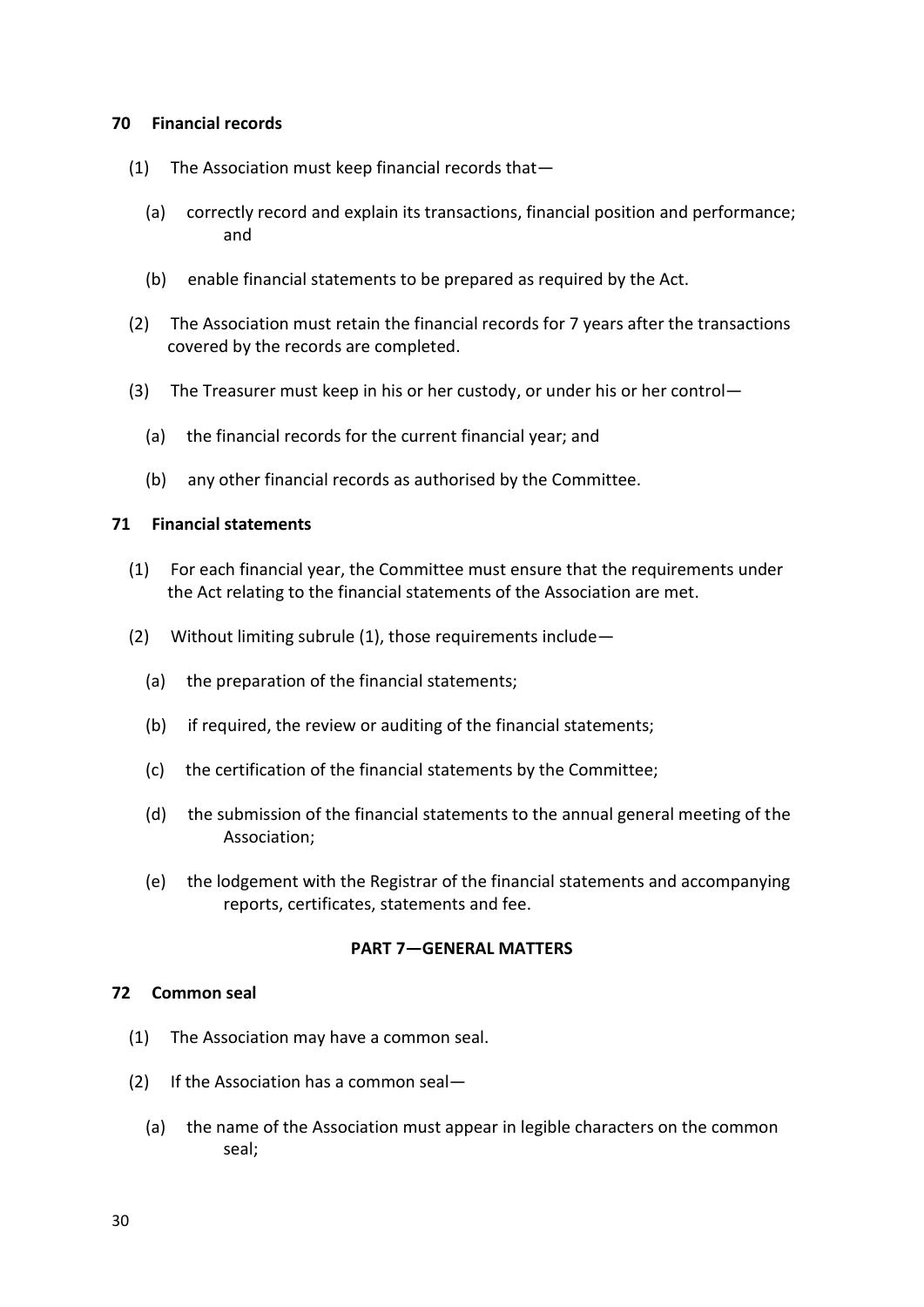- (b) a document may only be sealed with the common seal by the authority of the Committee and the sealing must be witnessed by the signatures of two committee members;
- (c) the common seal must be kept in the custody of the Secretary.

# **73 Registered address**

The registered address of the Association is—

- (a) the address determined from time to time by resolution of the Committee; or
- (b) if the Committee has not determined an address to be the registered address the postal address of the Secretary.

# **74 Notice requirements**

- (1) Any notice required to be given to a member or a committee member under these Rules may be given—
	- (a) by handing the notice to the member personally; or
	- (b) by sending it by post to the member at the address recorded for the member on the register of members; or
	- (c) by email or facsimile transmission.
- (2) Subrule (1) does not apply to notice given under rule 60.
- (3) Any notice required to be given to the Association or the Committee may be given—
	- (a) by handing the notice to a member of the Committee; or
	- (b) by sending the notice by post to the registered address; or
	- (c) by leaving the notice at the registered address; or
	- (d) if the Committee determines that it is appropriate in the circumstances—
		- (i) by email to the email address of the Association or the Secretary; or
		- (ii) by facsimile transmission to the facsimile number of the Association.

# **75 Custody and inspection of books and records**

- (1) Members may on request inspect free of charge—
	- (a) the register of members;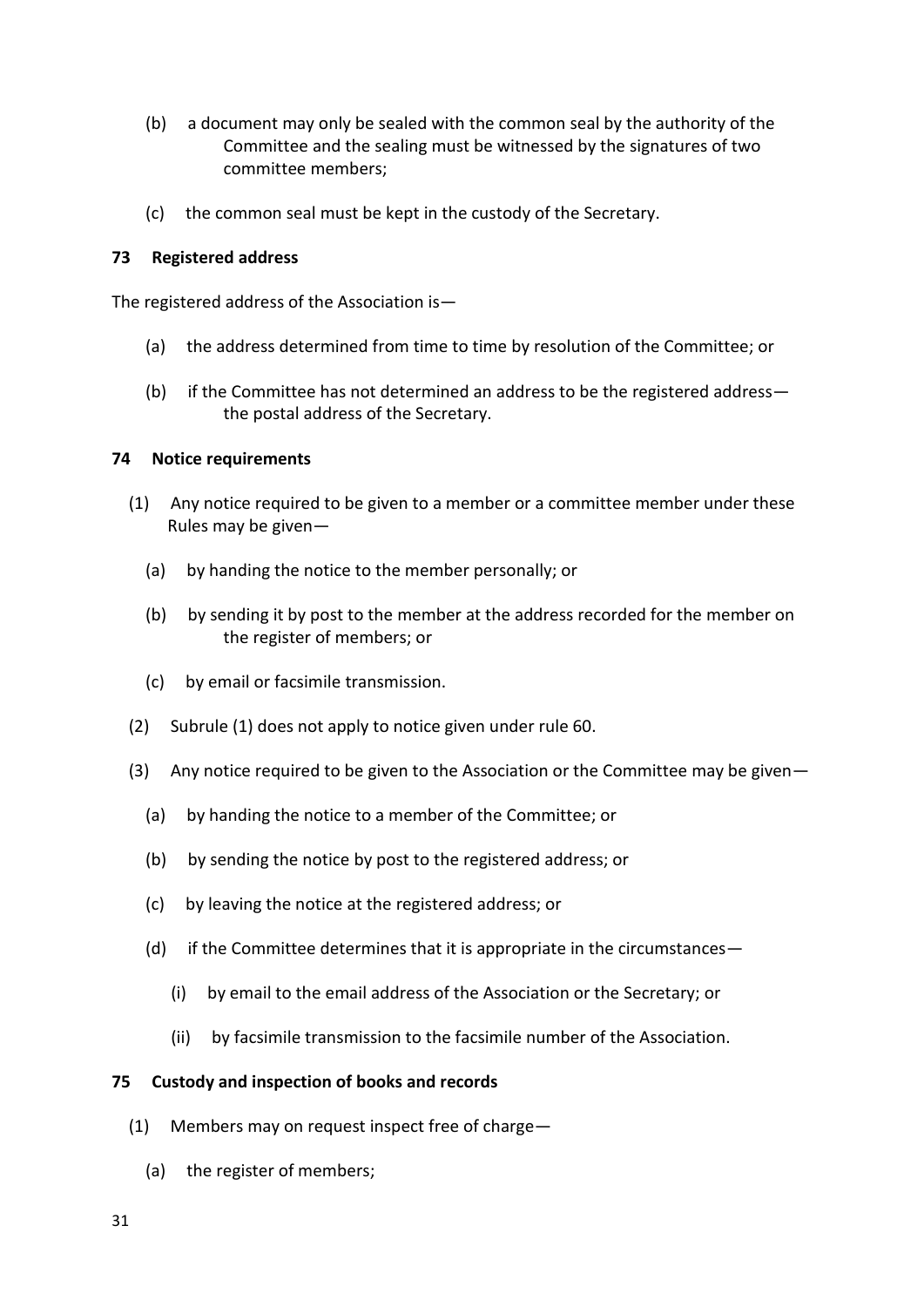- (b) the minutes of general meetings;
- (c) subject to subrule (2), the financial records, books, securities and any other relevant document of the Association, including minutes of Committee meetings.

## *Note*

*See note following rule 18 for details of access to the register of members.* 

- (2) The Committee may refuse to permit a member to inspect records of the Association that relate to confidential, personal, employment, commercial or legal matters or where to do so may be prejudicial to the interests of the Association.
- (3) The Committee must on request make copies of these rules available to members and applicants for membership free of charge.
- (4) Subject to subrule (2), a member may make a copy of any of the other records of the Association referred to in this rule and the Association may charge a reasonable fee for provision of a copy of such a record.
- (5) For purposes of this rule—

"relevant documents "means the records and other documents, however compiled, recorded or stored, that relate to the incorporation and management of the Association and includes the following—

- (a) its membership records;
- (b) its financial statements;
- (c) its financial records;
- (d) records and documents relating to transactions, dealings, business or property of the Association.

# **76 Winding up and cancellation**

- (1) The Association may be wound up voluntarily by special resolution.
- (2) In the event of the winding up or the cancellation of the incorporation of the Association, the surplus assets of the Association must not be distributed to any members or former members of the Association.
- (3) Subject to the Act and any court order made under section 133 of the Act, the surplus assets must be given to a body that has similar purposes to the Association and which is not carried on for the profit or gain of its individual members.